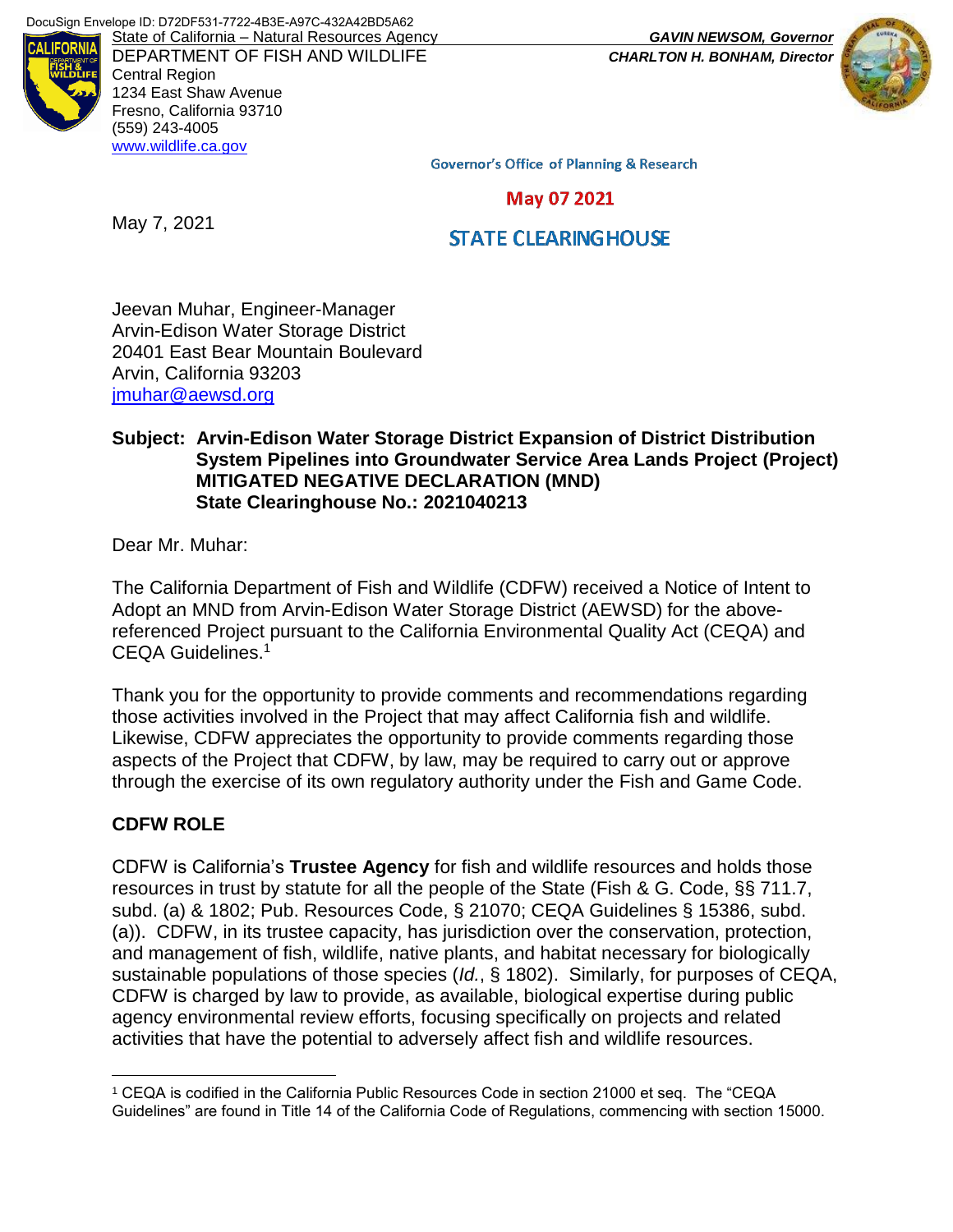CDFW is also submitting comments as a **Responsible Agency** under CEQA (Pub. Resources Code, § 21069; CEQA Guidelines, § 15381). CDFW expects that it may need to exercise regulatory authority as provided by the Fish and Game Code. As proposed, for example, the Project may be subject to CDFW's lake and streambed alteration regulatory authority (Fish & G. Code, § 1600 et seq.). Likewise, to the extent implementation of the Project as proposed may result in "take" as defined by State law of any species protected under the California Endangered Species Act (CESA) (Fish & G. Code, § 2050 et seq.), related authorization as provided by the Fish and Game Code will be required.

CDFW has jurisdiction over fully protected species of birds, mammals, amphibians and reptiles, and fish, pursuant to Fish and Game Code sections 3511, 4700, 5050, and 5515. Take of any fully protected species is prohibited and CDFW cannot authorize their incidental take.

**Water Rights:** The capture of unallocated stream flows to artificially recharge groundwater aquifers are subject to appropriation and approval by the State Water Resources Control Board (SWRCB) pursuant to Water Code section 1200 et seq. CDFW, as Trustee Agency, is consulted by SWRCB during the water rights process to provide terms and conditions designed to protect fish and wildlife prior to appropriation of the State's water resources. Certain fish and wildlife are reliant upon aquatic and riparian ecosystems, which in turn are reliant upon adequate flows of water. CDFW therefore has a material interest in assuring that adequate water flows within streams for the protection, maintenance, and proper stewardship of those resources. CDFW provides, as available, biological expertise to review and comment on environmental documents and impacts arising from Project activities.

# **PROJECT DESCRIPTION SUMMARY**

The Project is for the construction of up to 44 miles of pipelines, manholes, and turnouts. The Area of Potential Effect (APE) is approximately 267 acres and the Project goal is to deliver wet-period surface water to landowners who would otherwise pump groundwater. The pipelines will be operated when excess surface water is available (approximately every three years) and/or when water transfers are scheduled. The pipelines will be mainly low-head gravity distribution pipelines ranging from 12 inches to 72-inches in diameter. The largest pipe sizes would be proportionally short distances near the heads of the branching gravity pipeline networks serving the various private agricultural fields and orchards in the APE. The proposed pipeline sizes and capacities will vary depending upon the number of acres served. Pipeline sizing will follow the conservative value of approximately eight gallons per minute per acre and/or the AEWSD Lateral Demand Sizing Criteria. The proposed pipelines will commence from various existing AEWSD facilities, such as the Forrest Frick Discharge Pipeline, North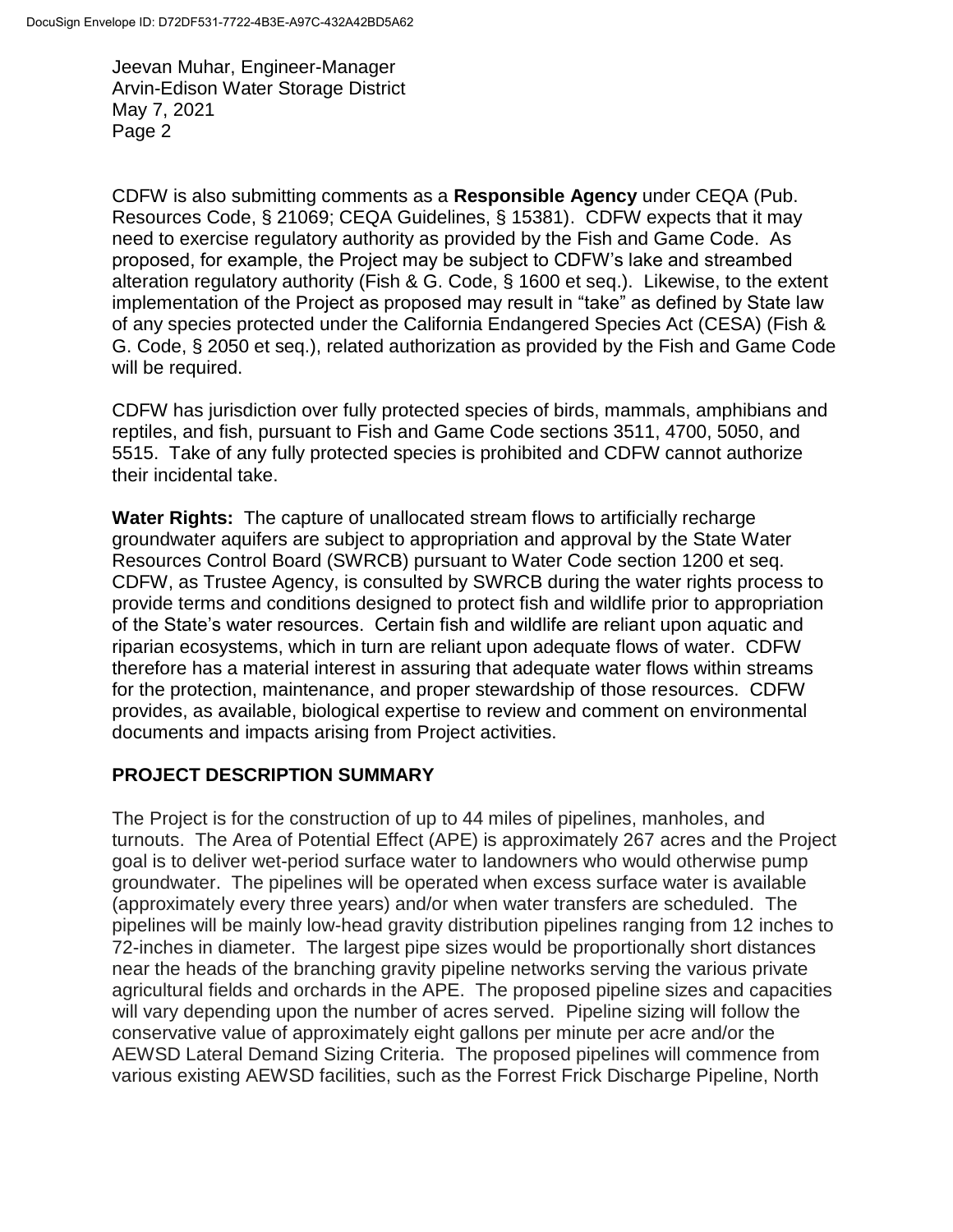Canal, South Canal, or other smaller lateral pipelines. A 0.75-mile open canal is also proposed from the existing Tejon Spreading Works.

### **Proponent:** AEWSD

**Location:** The Project area is located in central Kern County, California, southeast of the City of Bakersfield, within the Arvin Edison Water Storage District. The various portions of pipeline work are located east of Lamont, east of and within Arvin, and north of Mettler.

**Timeframe:** None given.

### **COMMENTS AND RECOMMENDATIONS**

CDFW offers the comments and recommendations below to assist AEWSD in adequately identifying and/or mitigating the Project's significant, or potentially significant, direct and indirect impacts on fish and wildlife, i.e., biological resources. Editorial comments or other suggestions may also be included to improve the document. Based on a review of the Project description, a review of California Natural Diversity Database (CNDDB) records, a review of aerial photographs of the Project and surrounding habitat, and information provided in the MND, several special-status species could potentially be impacted by Project activities.

In particular, CDFW is concerned regarding potential impacts for the following special status wildlife species and habitats known to occupy the Project area: the State threatened and federally endangered San Joaquin kit fox (*Vulpes macrotis mutica*); the State threatened Nelson's antelope squirrel (*Ammospermophilus nelsoni*) and Swainson's hawk (*Buteo swainsoni*); the State and federally endangered Tipton's kangaroo rat (*Dipodomys nitratoides nitratoides*); the State and federally endangered and State fully protected blunt-nosed leopard lizard (*Gambelia sila*); the State and federally endangered and California Rare Plant Rank (CRPR) 1B.1 Bakersfield cactus (*Opuntia basilaris* var. *treleasei*); the federally endangered and CRPR 1B.2 San Joaquin woollythreads (*Monolopia congdonii*); the federally endangered and CRPR 1B.2 Kern mallow (*Eremalche parryi kernensis*); the CRPR 1B.1 Comanche Point layia (*Layia leucopappa*), Horn's milk-vetch (*Astragalus hornii* var. *hornii*), and hispid salty bird'sbeak (*Chloropyron molle hispidum*); and the State species of special concern burrowing owl (*Athene cunicularia*), American badger (*Taxidea taxus*), Tehachapi pocket mouse (*Perognathus alticola inexpectatus*), San Joaquin coachwhip (*Masticophis flagellum ruddocki*), coast horned lizard (*Phrynosoma blainvillii*), and California glossy snake (*Arizona elegans occidentalis*). Suitable habitat for the rare and endemic Crotch bumble bee (*Bombus crotchii*) also occurs in the Project vicinity. The MND acknowledged the presence of Cooper's hawk (*Accipiter cooperii*) within the Project boundary during reconnaissance field surveys.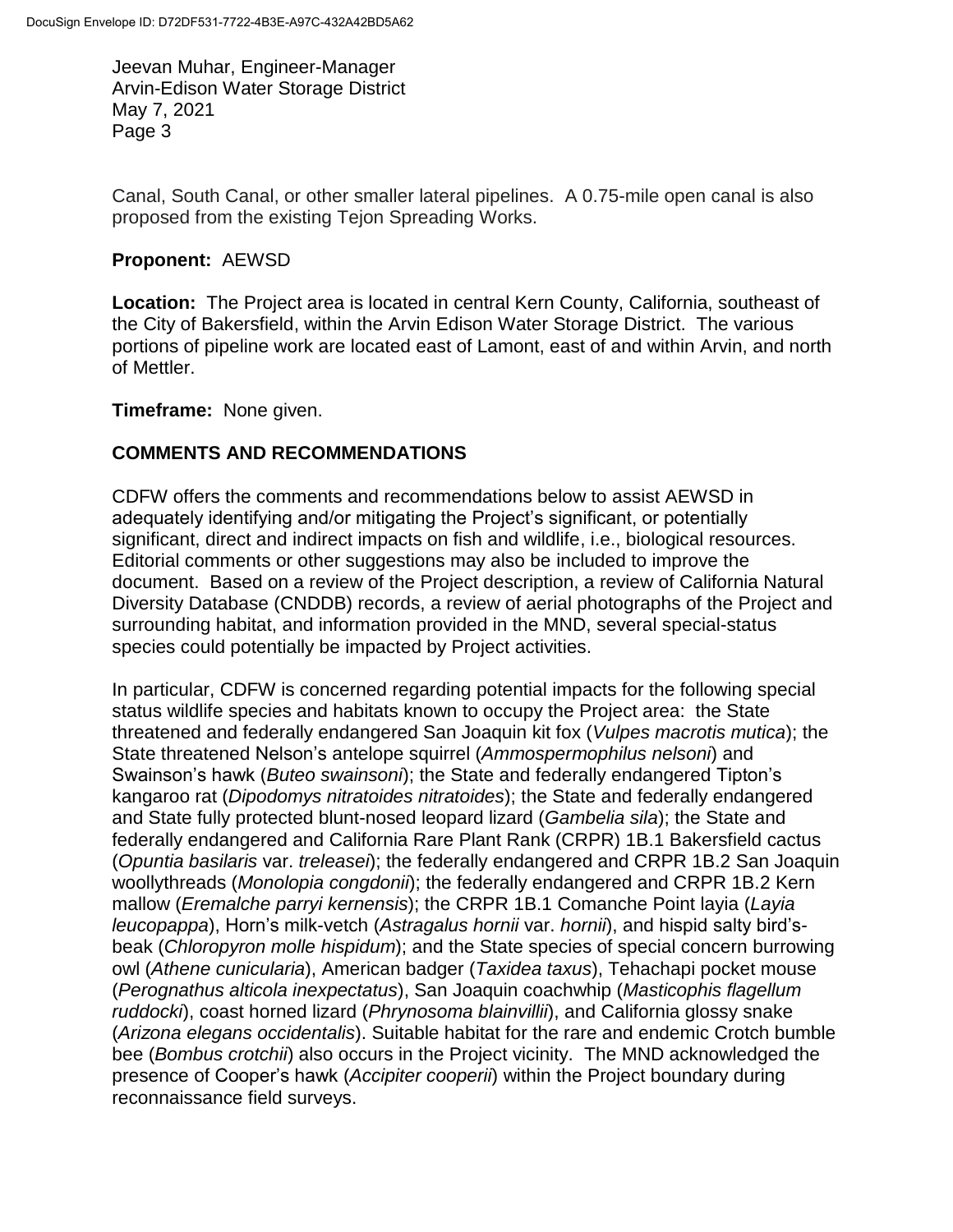Please note that the CNDDB is populated by and records voluntary submissions of species detections. As a result, species may be present in locations not depicted in the CNDDB but where there is suitable habitat and features capable of supporting species. A lack of an occurrence record in the CNDDB does not mean a species is not present. In order to adequately assess any potential Project related impacts to biological resources, surveys conducted by a qualified wildlife biologist/botanist during the appropriate survey period(s) and using the appropriate protocol survey methodology are warranted in order to determine whether or not any special status species are present at or near the Project area.

CDFW recommends that the following modifications and/or edits be incorporated into the MND, including proposed avoidance, minimization, and compensatory measures, prior to its adoption by AEWSD.

**Would the Project have a substantial adverse effect, either directly or through habitat modifications, on any species identified as a candidate, sensitive, or special-status species in local or regional plans, policies, or regulations, or by CDFW or United States Fish and Wildlife Service (USFWS)?**

### **COMMENT 1: San Joaquin Kit Fox (SJKF)**

**Issue**: SJKF occurrences have been documented within the vicinity of the Project boundary (CDFW 2021). The MND acknowledges the potential for the Project to temporarily disturb and permanently alter suitable habitat for special-status species including SJKF, and to directly impact individuals if present during construction activities.

Mitigation Measure BIO-1e (MM BIO-1e) of the MND states that a pre-construction clearance survey for SJKF will be conducted not less than 14 days and not more than 30 days prior to the initiation of ground-disturbing activities. The survey areas will include the entire study area and all accessible undeveloped habitat within 200 feet in accordance with the "*Standardized Recommendations for Protection of the Endangered San Joaquin Kit Fox Prior to or During Ground Disturbance".* (USFWS 2011). If SJKF use of a den is observed, the den will be avoided using the buffers recommended by USFWS (2011) and both the USFWS and CDFW will be immediately notified regarding incidental take permits.

**Specific impact:** SJKF den in rights-of-way, agricultural and fallow/ruderal habitat, dry stream channels, and canal levees, etc., and populations can fluctuate over time. SJKF are also capable of occupying urban environments (Cypher and Frost 1999). SJKF may be attracted to Project areas due to the type and level of grounddisturbing activities and the loose, friable soils resulting from intensive ground disturbance. SJKF will forage in fallow and agricultural fields and utilize streams and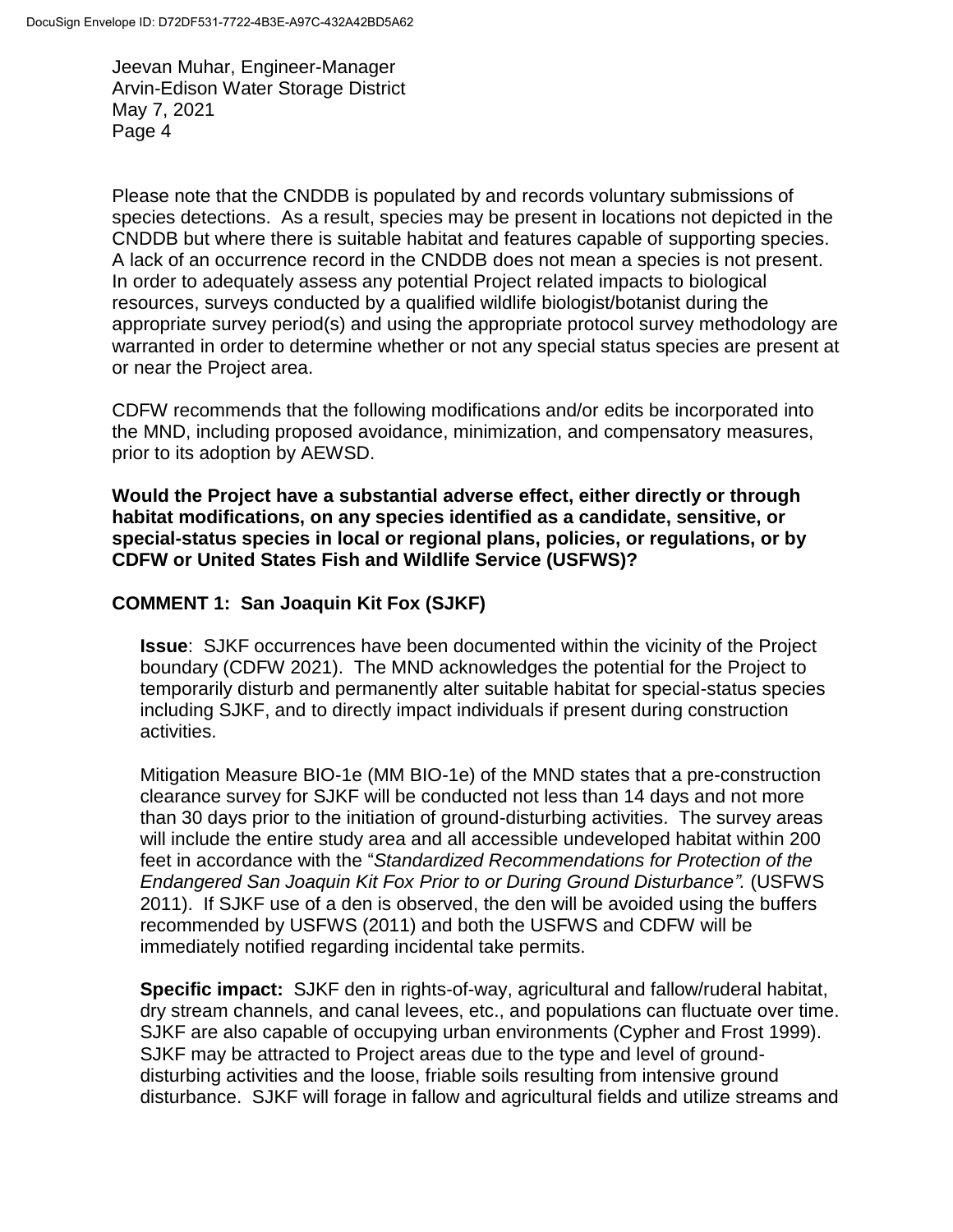canals as dispersal corridors. As a result, there is potential for SJKF to occupy all suitable habitat within the Project boundary and surrounding area.

Without appropriate avoidance and minimization measures for SJKF, potential significant impacts associated with construction include habitat loss, den collapse, inadvertent entrapment, reduced reproductive success, reduction in health and vigor of young, and direct mortality of individuals.

**Evidence impact is potentially significant:** Habitat loss resulting from land conversion to agricultural, urban, and industrial development is the primary threat to SJKF, and Kern County supports relatively large areas of high and medium suitability SJKF habitat (Cypher et al. 2013). The Project area is currently inactive or fallowed agricultural land that can provide suitable habitat in an area that is otherwise under intensive agriculture.

# **Recommended Mitigation Measure 1: SJKF Habitat Assessment**

For all Project-specific components including construction and land conversion, CDFW recommends that a qualified biologist conduct a habitat assessment in advance of Project implementation, to determine if the Project area or its immediate vicinity contains suitable habitat for SJKF.

# **Recommended Mitigation Measure 2: SJKF Surveys and Minimization**

CDFW recommends assessing presence or absence of SJKF by having qualified biologists conduct surveys of Project areas and a 500-foot buffer of Project areas to detect SJKF and their sign. CDFW also recommends following the recommendations by USFWS (2011) during Project implementation.

# **Recommended Mitigation Measure 3: SJKF Take Authorization**

SJKF activity or detection warrants consultation with CDFW to discuss how to avoid take or, if avoidance is not feasible, to acquire an Incidental Take Permit (ITP) prior to any ground disturbing activities, pursuant to Fish and Game Code section 2081 subdivision (b).

# **COMMENT 2: Swainson's Hawk (SWHA)**

**Issue:** Mitigation Measure BIO-1f (MM BIO-1f) specifies that for ground disturbance and vegetation removal activities occurring during the bird nesting season of February 1 to September 15, general pre-construction nesting bird surveys will be conducted by a qualified biologist within 30 days prior to the initiation of construction activities. Surveys will include a ½-mile buffer for SWHA.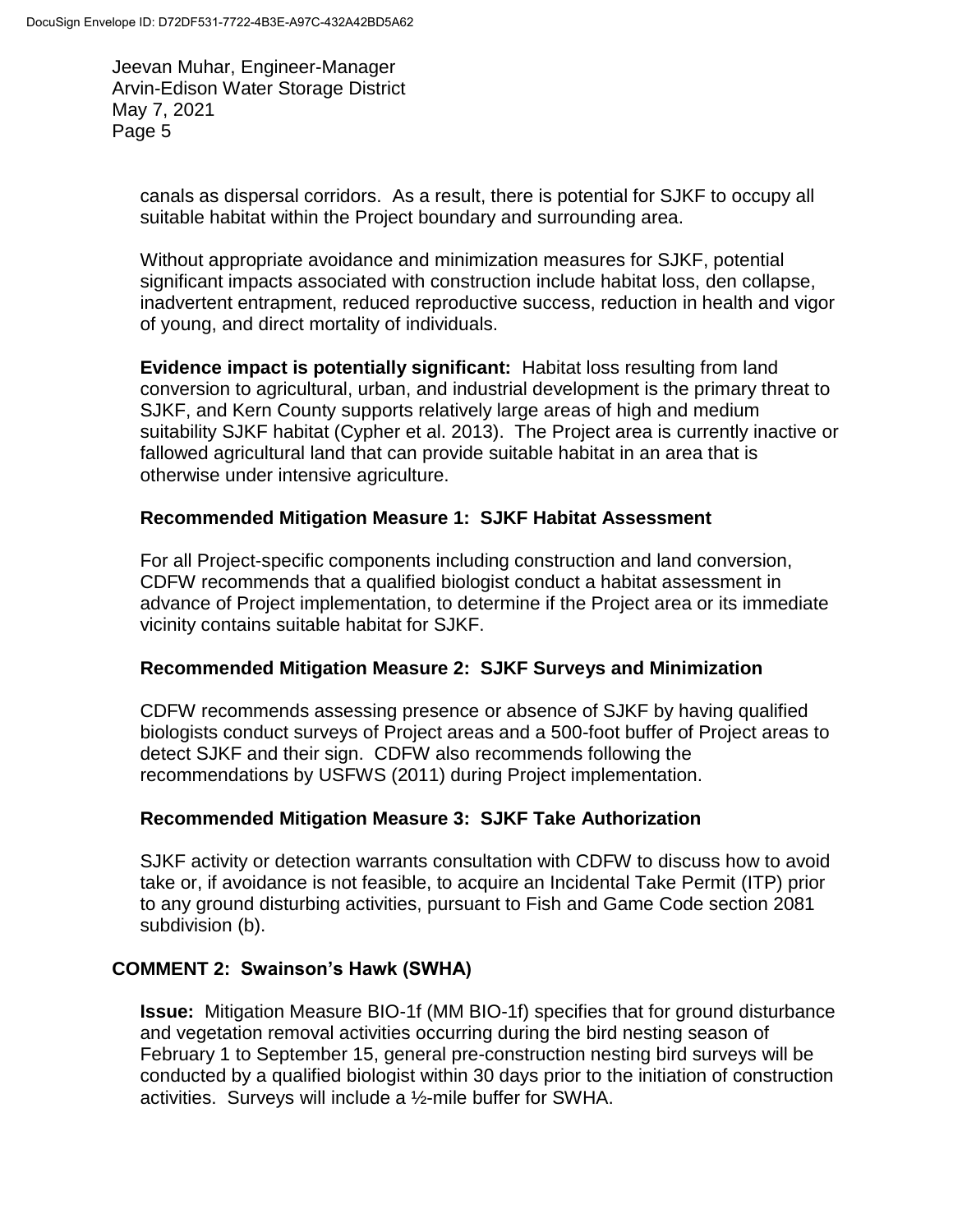MM BIO-1f states if active SWHA nests are observed, an appropriate avoidance buffer will be established. The avoidance buffer would be established by the biologist on a case-by-case basis. If SWHA are documented nesting within 500-feet of construction activities CDFW should be consulted on appropriate avoidance and minimization methods. The MND analysis does not provide a biological basis for how no-disturbance buffers would be determined as adequate to avoid significant impacts, including but not limited to take of individuals through nest failure or other means, as a result of Project implementation.

**Specific impact:** SWHA are known to the Project area and have the potential to nest in mature trees located within ½ mile of the Project. In addition, suitable foraging habitat for these species exists within the Project site and surrounding area; annual grassland, alfalfa or grain fields, and livestock pasture that may be used for foraging are present in the Project vicinity. Without appropriate avoidance and minimization measures for SWHA, potential significant impacts include nest abandonment and reduced reproductive success that includes mortality of young, and reduced health and vigor of eggs and/or young.

**Evidence impact is potentially significant:** Lack of suitable nesting habitat in the San Joaquin Valley limits the local distribution and abundance of SWHA (CDFW 2016). Trees within the Project area represent some of the only remaining suitable nesting habitat in the local vicinity. Depending on the timing of construction, activities including noise, vibration, and movement of workers or equipment could affect nests and have the potential to result in nest abandonment, significantly impacting local nesting SWHA. In addition, agricultural cropping patterns can directly influence distribution and abundance of SWHA. For example, SWHA can forage in grasslands, pasture, hay crops, and low growing irrigated crops; however, other agricultural crops such as orchards and vineyards are incompatible with SWHA foraging (Estep 2009, Swolgaard et al. 2008).

Project activities near the nest that differ from baseline disturbance regimes in type, timing, and/or magnitude can affect adults caring for eggs and young in the nest, and can affect nestling behavior. Project activities including noise, vibration, odors, visual disturbance, and movement of workers or equipment could affect nesting individuals and have the potential to result in nest abandonment or reduced nesting success, significantly impacting local nesting SWHA.

### **Recommended Mitigation Measure 4: Focused SWHA Surveys**

To reduce potential Project-related impacts to SWHA, CDFW recommends that a qualified wildlife biologist conduct surveys following the survey methodology developed by the SWHA Technical Advisory Committee (2000) prior to Project initiation, within the Project area and a ½-mile buffer around the Project area. In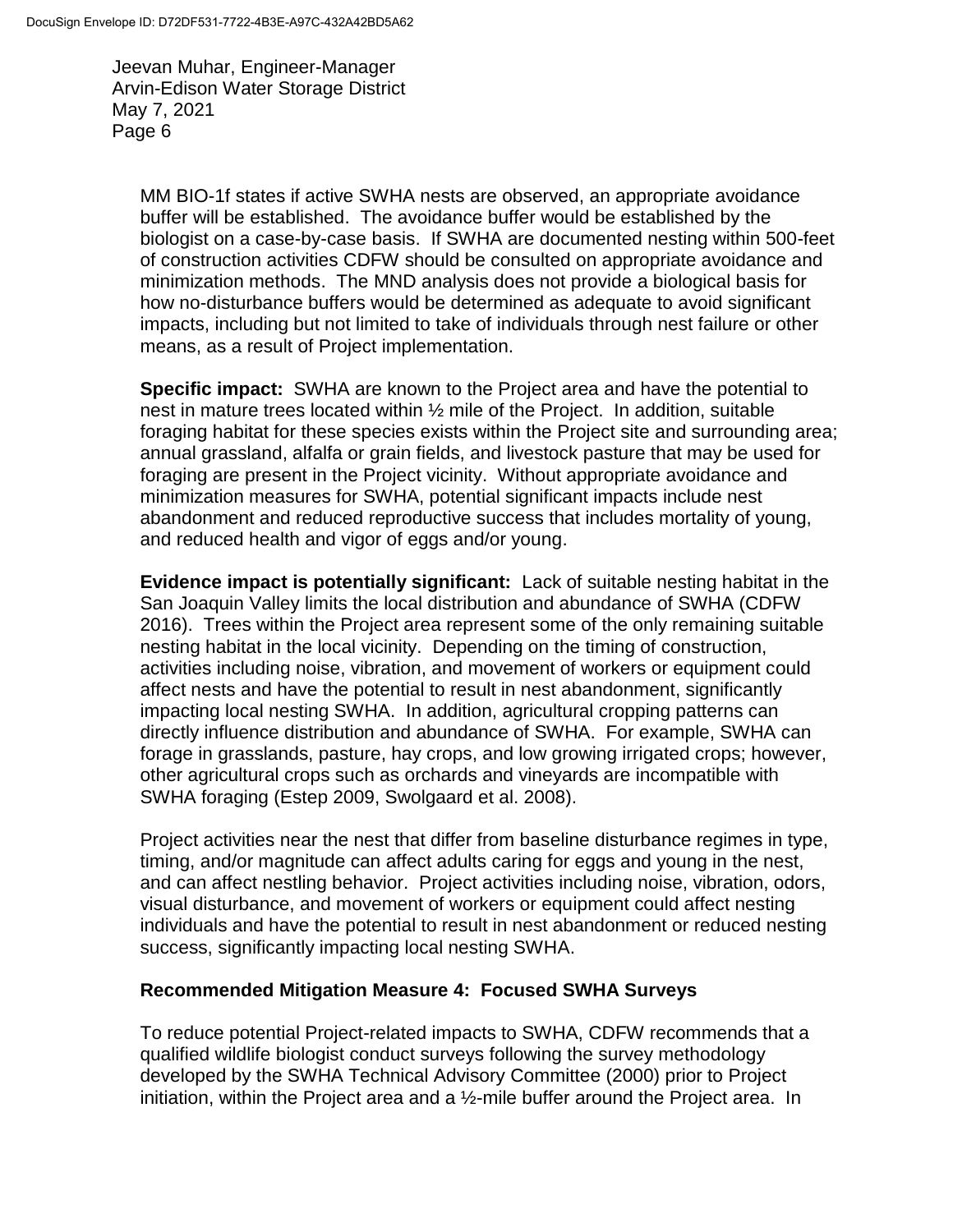addition, if Project activities will take place during the typical breeding season (February 1 through September 15), CDFW recommends that additional preconstruction surveys for active nests be conducted by a qualified biologist no more than 10 days prior to the start of construction.

### **Recommended Mitigation Measure 5: SWHA Buffers**

If an active SWHA nest is found during preconstruction surveys or at any time during the Project, CDFW recommends implementing a minimum ½-mile no disturbance buffer until the breeding season has ended or until a qualified biologist has determined that the birds have fledged and are no longer reliant upon the nest site or parental care for survival.

### **Recommended Mitigation Measure 6: SWHA Take Authorization**

If a ½-mile no-disturbance nest buffer is not feasible, consultation with CDFW is warranted, and acquisition of a State ITP for SWHA may be necessary prior to Project implementation, to avoid unauthorized take, pursuant to Fish and Game Code section 2081 subdivision (b).

# **COMMENT 3: San Joaquin Antelope Squirrel (SJAS)**

**Issue:** The MND acknowledges the potential for the Project to temporarily disturb and permanently alter suitable habitat for special status species including SJAS, and to directly impact individuals if present during construction activities. Suitable SJAS habitat includes areas of grassland, upland scrub, and alkali sink habitats that contain requisite habitat elements such as small mammal burrows.

Mitigation Measures BIO-1b and BIO-1c (MM BIO-1b and MM BIO-1c) specify that preconstruction clearance surveys will be conducted for special status species including SJAS within 30 days prior to construction and include the entire disturbance footprint plus a minimum 100-foot buffer within suitable habitat. If listed species that utilize burrows are detected during preconstruction survey, all suitable burrows will be flagged for avoidance by a minimum distance of 50-feet. If no special-status species are suspected to occupy any burrows within the Project alignment, no further actions are required. CDFW is concerned that preconstruction clearance surveys alone may not be adequate to detect presence of SJAS or other special status species in areas of suitable habitat.

**Specific impact:** Without appropriate avoidance and minimization measures for SJAS, potential significant impacts include loss of habitat, burrow collapse, inadvertent entrapment of individuals, reduced reproductive success such as reduced health or vigor of young, and direct mortality of individuals.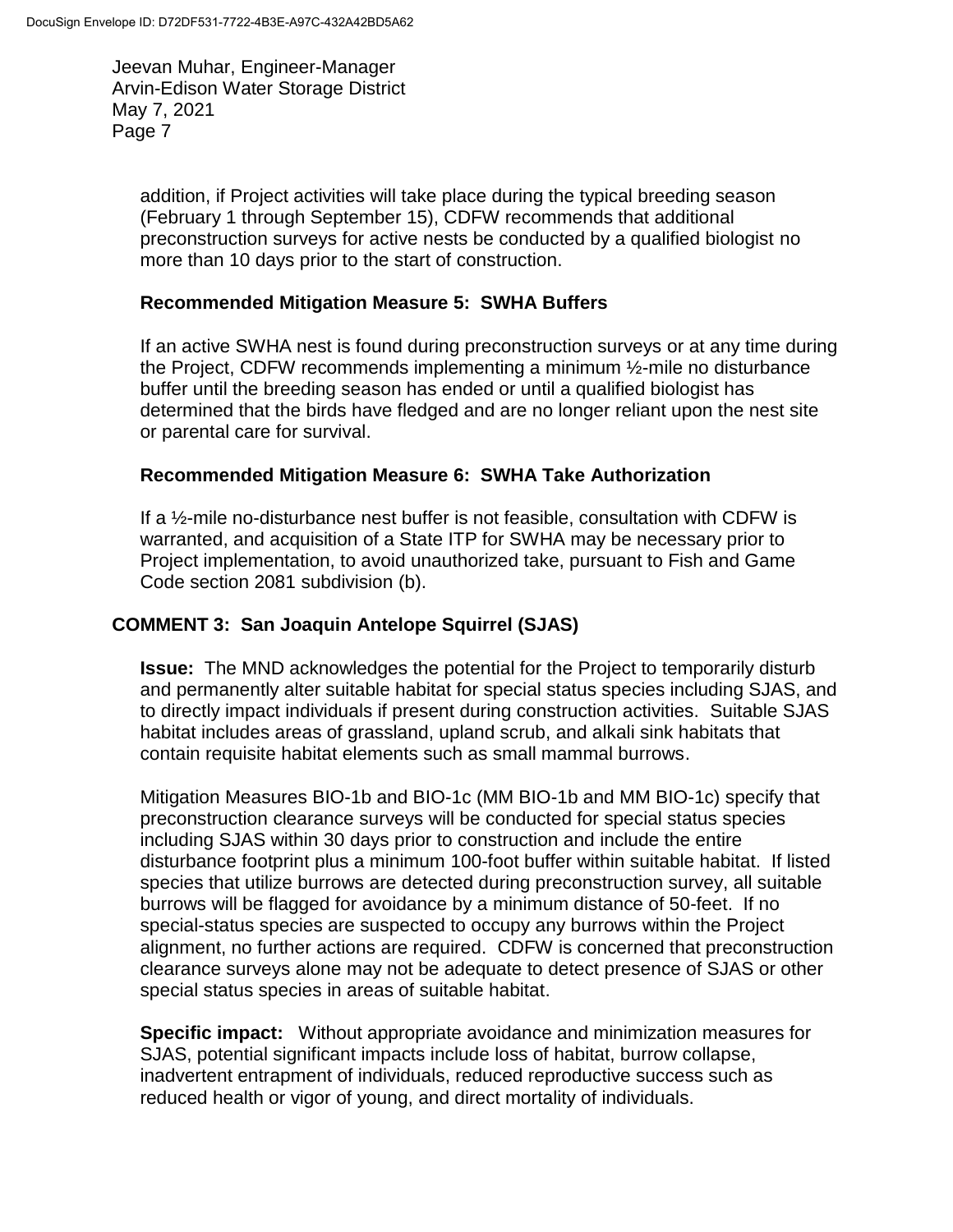**Evidence impact is potentially significant:** Habitat loss resulting from agricultural, urban, and industrial development is the primary threat to SJAS. Very little suitable habitat for this species remains along the western floor of the San Joaquin Valley (ESRP 2021a). Areas of suitable habitat within the Project Area vicinity represent some of the only remaining undeveloped land in the vicinity, which is otherwise intensively managed for agriculture, and ground-disturbing activities are anticipated during Project implementation.

### **Recommended Mitigation Measure 7: SJAS Habitat Assessment**

CDFW recommends that a qualified biologist conduct a habitat assessment in advance of project implementation, to determine if the Project area or its immediate vicinity contains suitable habitat for SJAS.

### **Recommended Mitigation Measure 8: SJAS Surveys**

In areas of suitable habitat, CDFW recommends that a qualified biologist conduct focused daytime visual surveys for SJAS using line transects with 10- to 30-meter spacing within Project areas and a minimum 50-foot buffer around those areas. CDFW further advises that these surveys be conducted between April 1 and September 20, during daytime temperatures between 68° and 86° F (CDFG 1990), to maximize detectability.

# **Recommended Mitigation Measure 9: SJAS Avoidance**

If suitable habitat is present and surveys are not feasible, CDFW advises maintenance of a 50-foot minimum no-disturbance buffer around all small mammal burrow entrances of suitable size for SJAS use until the completion of Project activities. CDFW also recommends that a qualified biologist be present during all work that may impact the species, to identify any SJAS individuals that may be present above ground, and to halt any work that would impact the individual, until the SJAS individual leaves the area of its own volition.

# **Recommended Mitigation Measure 10: SJAS Take Authorization**

SJAS detection at any time warrants consultation with CDFW to discuss how to avoid take, or if avoidance is not feasible, to acquire a State ITP prior to Project activities, pursuant to Fish and Game Code section 2081 subdivision (b) to comply with CESA.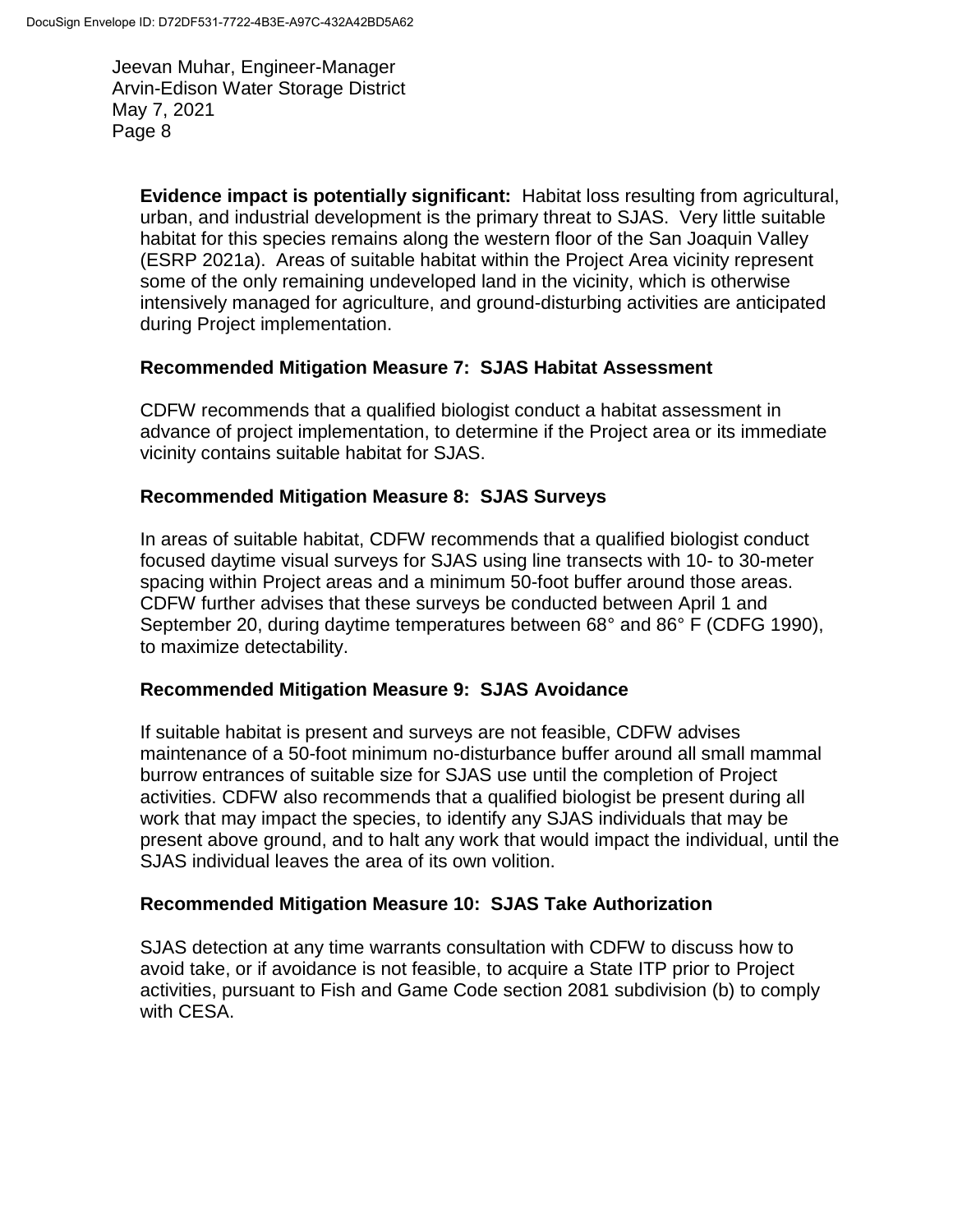### **COMMENT 4: Tipton Kangaroo Rat (TKR)**

**Issue**: The MND acknowledges the potential for the Project to temporarily disturb and permanently alter suitable habitat for special status species including TKR, and to directly impact individuals if present during construction activities. TKR have been documented to occur within areas of suitable habitat within and adjacent to the Project area (CDFW 2021). Suitable TKR habitat includes areas of grassland, upland scrub, and alkali sink habitats that contain requisite habitat elements, such as small mammal burrows.

Mitigation Measures BIO-1b and BIO-1c (MM BIO-1b and MM BIO-1c) specify that preconstruction clearance surveys shall be conducted for special status species including TKR within 30 days prior to construction start and include the entire disturbance footprint plus a minimum 100-foot buffer within suitable habitat. If listed species that utilize burrows are detected during preconstruction survey, all suitable burrows will be flagged for avoidance by a minimum distance of 50 feet. If no special-status species are suspected to occupy any burrows within the Project alignment, no further actions are required. CDFW is concerned that preconstruction clearance surveys alone may not be adequate to detect presence of TKR or other special status species.

**Specific impact:** Without appropriate avoidance and minimization measures for TKR, potential significant impacts include loss of habitat, burrow collapse, inadvertent entrapment of individuals, reduced reproductive success such as reduced health or vigor of young, and direct mortality of individuals.

**Evidence impact is potentially significant:** Habitat loss resulting from agricultural, urban, and industrial development is the primary threat to TKR. Very little suitable habitat for this species remains along the western floor of the San Joaquin Valley (ESRP 2021b). Areas of suitable habitat within the Project area represents some of the only remaining undeveloped land in the vicinity, which is otherwise intensively managed for agriculture.

### **Recommended Mitigation Measure 11: TKR Habitat Assessment**

CDFW recommends that a qualified biologist conduct a habitat assessment in advance of Project implementation, to determine if the Project area or its immediate vicinity contains suitable habitat for TKR.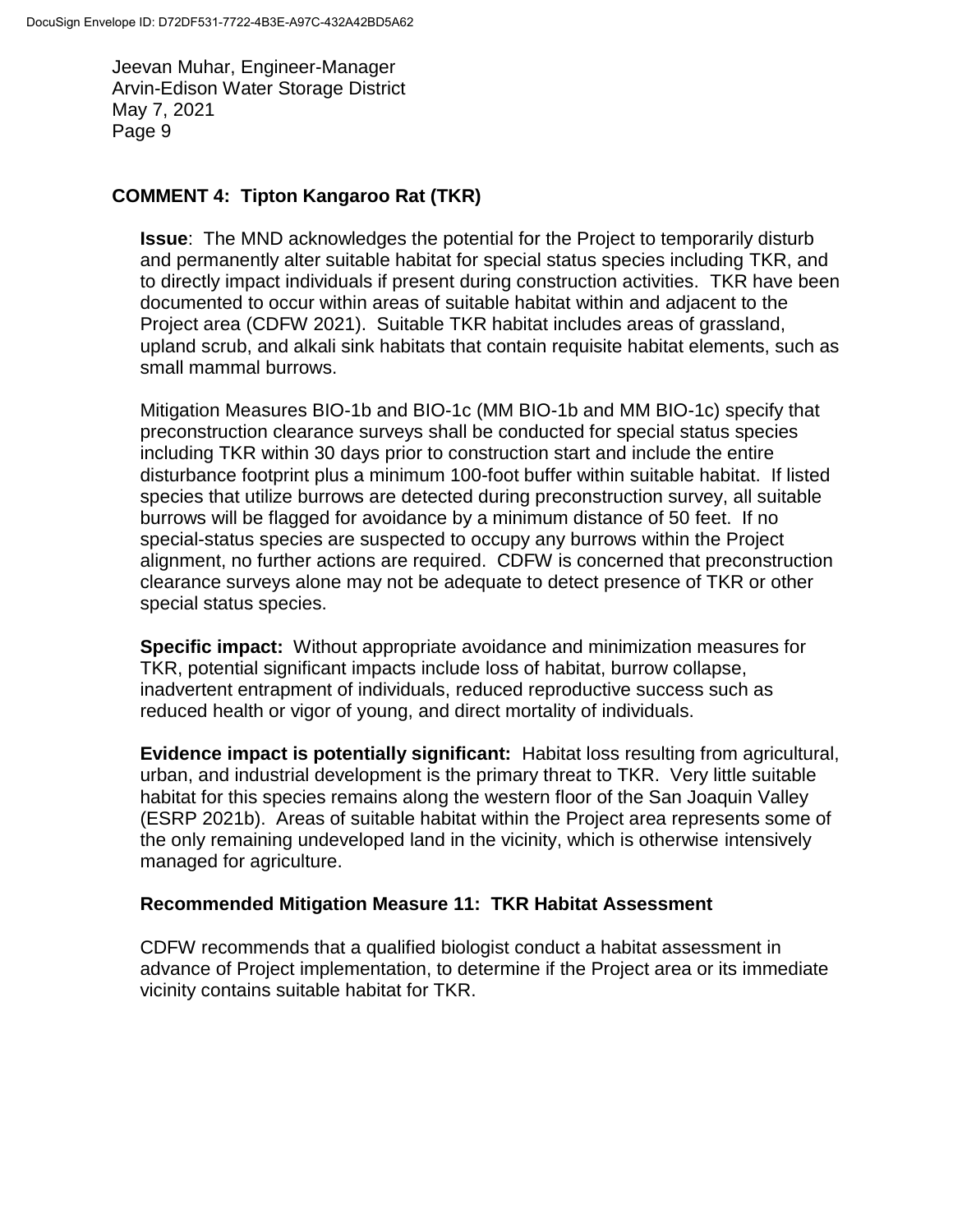#### **Recommended Mitigation Measure 12: TKR Avoidance**

If suitable habitat is present, CDFW advises maintenance of a 50-foot minimum no-disturbance buffer around all small mammal burrow entrances of suitable size for TKR use.

### **Recommended Mitigation Measure 13: TKR Surveys**

If burrow avoidance is not feasible, CDFW recommends that focused protocol-level trapping surveys be conducted by a qualified wildlife biologist holding permits to do so by both CDFW and USFWS, to determine if TKR occurs in the Project area. CDFW advises that these surveys be conducted in accordance with the USFWS (2013) *"Survey Protocol for Determining Presence of San Joaquin Kangaroo Rats,"* well in advance of ground-disturbing activities in order to determine whether impacts to TKR could occur.

### **Recommended Mitigation Measure 14: TKR Take Authorization**

TKR detection warrants consultation with CDFW to discuss how to avoid take or, if avoidance is not feasible, to acquire an ITP prior to ground-disturbing activities, pursuant to Fish and Game Code section 2081 subdivision (b).

### **COMMENT 5: Blunt-Nosed Leopard Lizard (BNLL)**

**Issue:** BNLL have been documented in suitable habitat within and adjacent to the Project boundary (CDFW 2021). Suitable BNLL habitat includes areas of grassland and upland scrub that contain requisite habitat elements, such as small mammal burrows. BNLL also use open space patches between suitable habitats, including disturbed sites, unpaved access roadways, and canals.

**Specific impact:** Without appropriate avoidance and minimization measures for BNLL, potentially significant impacts associated with ground-disturbing activities include habitat loss, burrow collapse, reduced reproductive success, reduced health and vigor of eggs and/or young, and direct mortality.

**Evidence impact is potentially significant:** Habitat loss resulting from agricultural, urban, and industrial development is the primary threat to BNLL (ESRP 2020c). The range for BNLL now consists of scattered parcels of undeveloped land within the valley floor and the foothills of the Coast Range (USFWS 1998). Some undeveloped areas with suitable BNLL habitat occur within the Project and surrounding area; therefore, ground disturbance and conversion of suitable habitat has the potential to significantly impact local BNLL populations.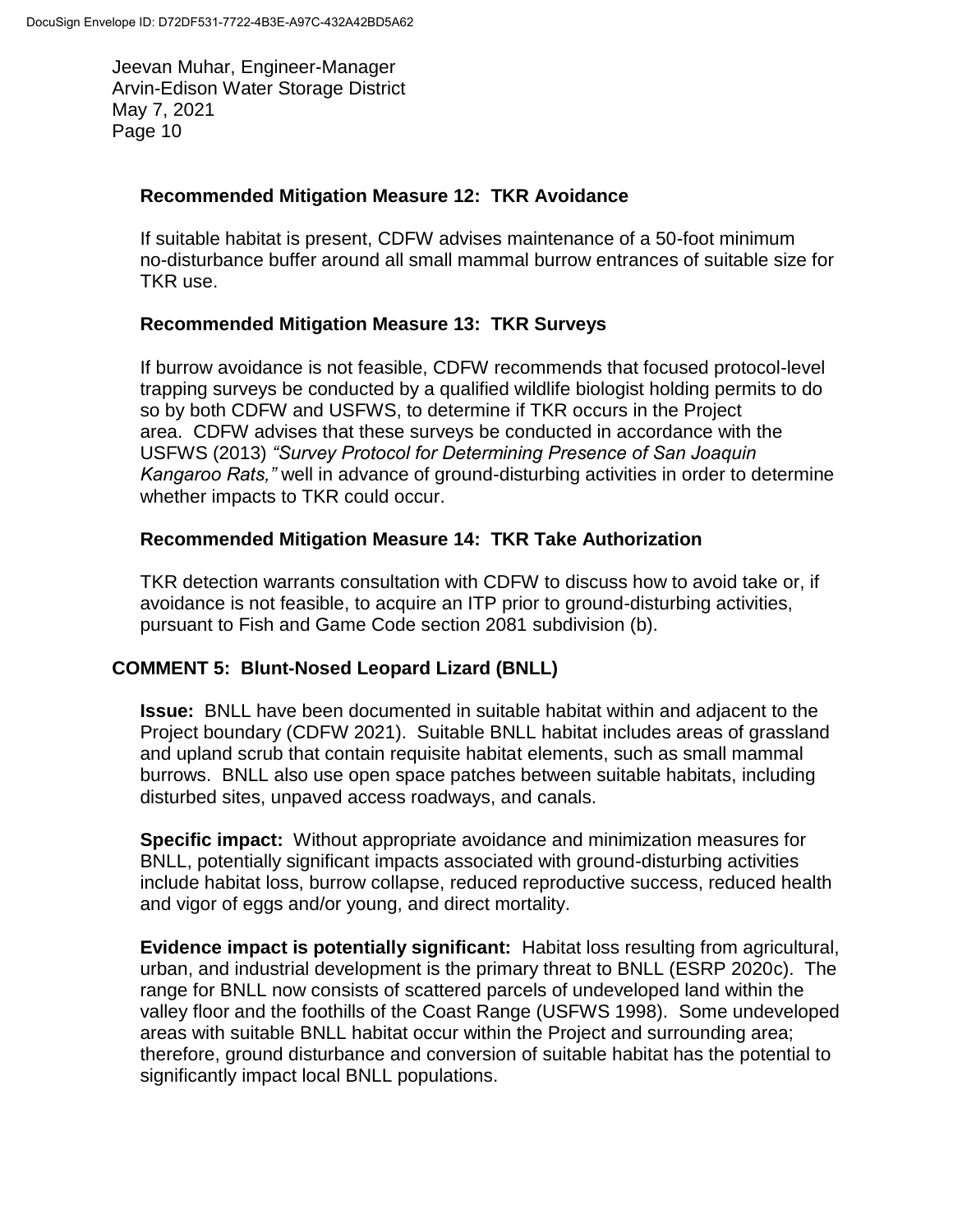#### **Recommended Mitigation Measure 15: BNLL Habitat Assessment**

CDFW recommends that a qualified biologist conduct a habitat assessment in advance of project implementation, to determine if the Project area or its immediate vicinity contains suitable habitat for BNLL.

#### **Recommended Mitigation Measure 16: BNLL Surveys**

If suitable habitat is present, prior to initiating any vegetation- or ground-disturbance activities, CDFW recommends conducting surveys in accordance with the "*Approved Survey Methodology for the Blunt-nosed Leopard Lizard*" (CDFG 2019). This survey protocol, designed to optimize BNLL detectability, reasonably assures CDFW that ground disturbance will not result in take of this fully protected species.

CDFW advises that BNLL surveys be completed no more than one year prior to initiation of ground disturbance. Please note that protocol-level surveys must be conducted on multiple dates during late spring/summer and fall of the same calendar year, and that within these time periods, there are specific protocol-level date, temperature, and time parameters that must be adhered to. As a result, protocollevel surveys for BNLL are not synonymous with 30-day "preconstruction surveys" often recommended for other wildlife species. In addition, the BNLL protocol specifies different survey effort requirements based on whether the disturbance results from maintenance activities or if the disturbance results in habitat removal (CDFG 2019).

#### **Recommended Mitigation Measure 17: BNLL Take Avoidance**

BNLL detection during protocol-level surveys warrant consultation with CDFW to discuss whether take of BNLL can be avoided during ground-disturbing Project activities.

### **COMMENT 6: Special-Status Plants**

**Issue:** The MND states that no special-status plant species have potential to occur within the Project area. Special-status plant species meeting the definition of rare or endangered under CEQA section 15380 are known to occur within the Project and surrounding area. Bakersfield cactus, Comanche Point layia, Horn's milk vetch, San Joaquin woollythreads, Kern mallow, and hispid salty bird's-beak have been documented within the Project vicinity.

**Specific impact:** Without appropriate avoidance and minimization measures for special-status plants, potential significant impacts associated with subsequent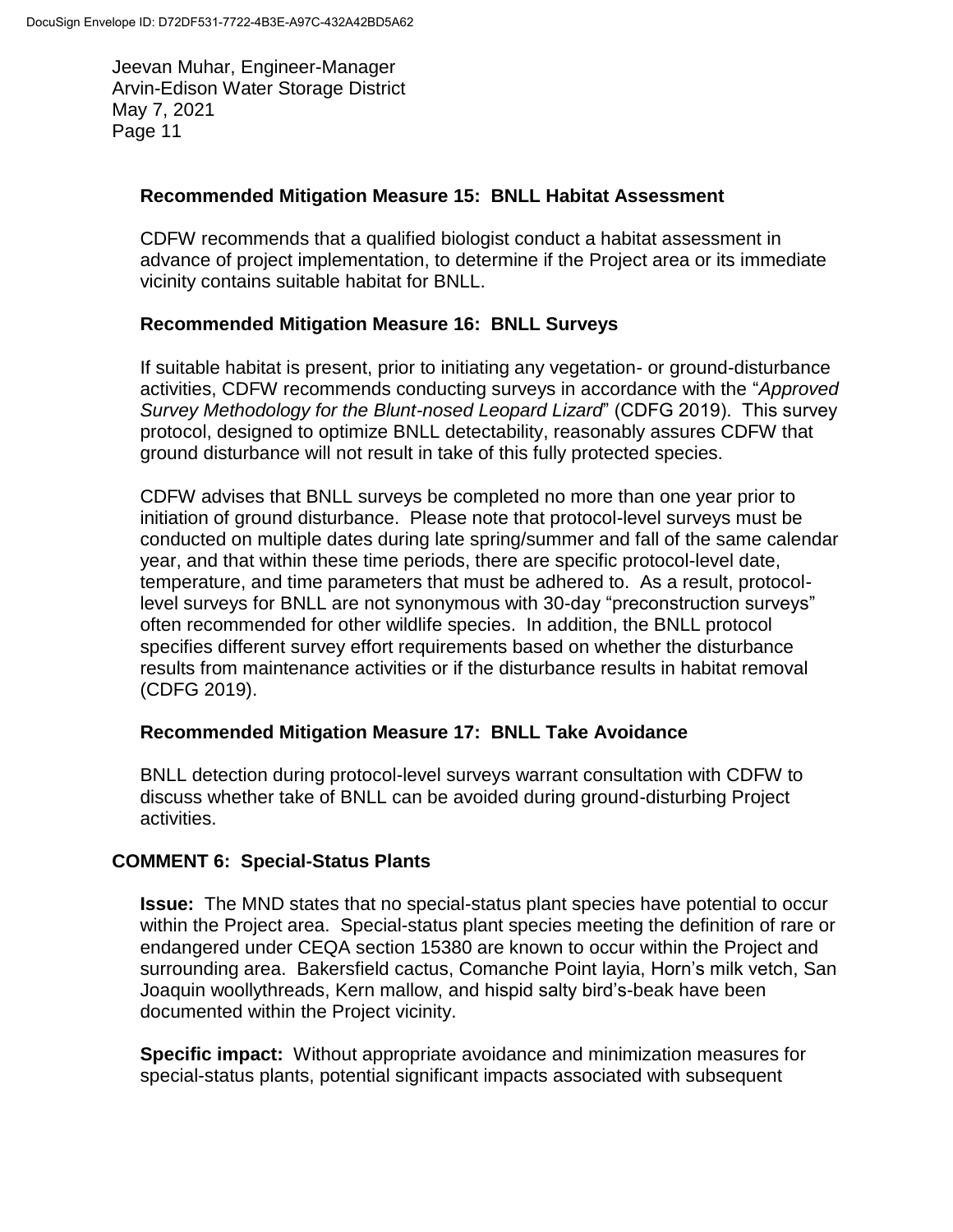construction include loss of habitat, loss or reduction of productivity, and direct mortality.

**Evidence impact would be significant:** Bakersfield cactus, Comanche Point layia, Horn's milk vetch, hispid salty bird's-beak, San Joaquin woollythreads, and many other special-status plant species are threatened by grazing and agricultural, urban, and energy development. Many historical occurrences of these species are presumed extirpated (CNPS 2019). Though new populations have recently been discovered, impacts to existing populations have the potential to significantly impact populations of plant species.

# **Recommended Mitigation Measure 18: Special-Status Plant Surveys**

CDFW recommends that individual Project sites be surveyed for special-status plants by a qualified botanist following the "Protocols for Surveying and Evaluating Impacts to Special Status Native Plant Populations and Natural Communities" (CDFG 2018). This protocol, which is intended to maximize detectability, includes the identification of reference populations to facilitate the likelihood of field investigations occurring during the appropriate floristic period.

## **Recommended Mitigation Measure 19: Special-Status Plant Avoidance**

CDFW recommends that special-status plant species be avoided whenever possible by delineating and observing a no-disturbance buffer of at least 50 feet from the outer edge of the plant population(s) or specific habitat type(s) required by special-status plant species. If buffers cannot be maintained, then consultation with CDFW may be warranted to determine appropriate minimization and mitigation measures for impacts to special-status plant species.

### **Recommended Mitigation Measure 20: Listed Plant Species Take Authorization**

If a State-listed plant species is identified during botanical surveys, consultation with CDFW is warranted to determine if the Project can avoid take. If take cannot be avoided, take authorization is warranted. Take authorization would occur through issuance of an ITP, pursuant to Fish and Game Code section 2081(b).

# **COMMENT 7: Burrowing Owl (BUOW)**

**Issue**: BUOW inhabit open grassland containing small mammal burrows, a requisite habitat feature used by BUOW for nesting and cover. BUOW may also occur in some agricultural areas, ruderal grassy fields, vacant lots and pastures if the vegetation structure is suitable and there are useable burrows and foraging habitat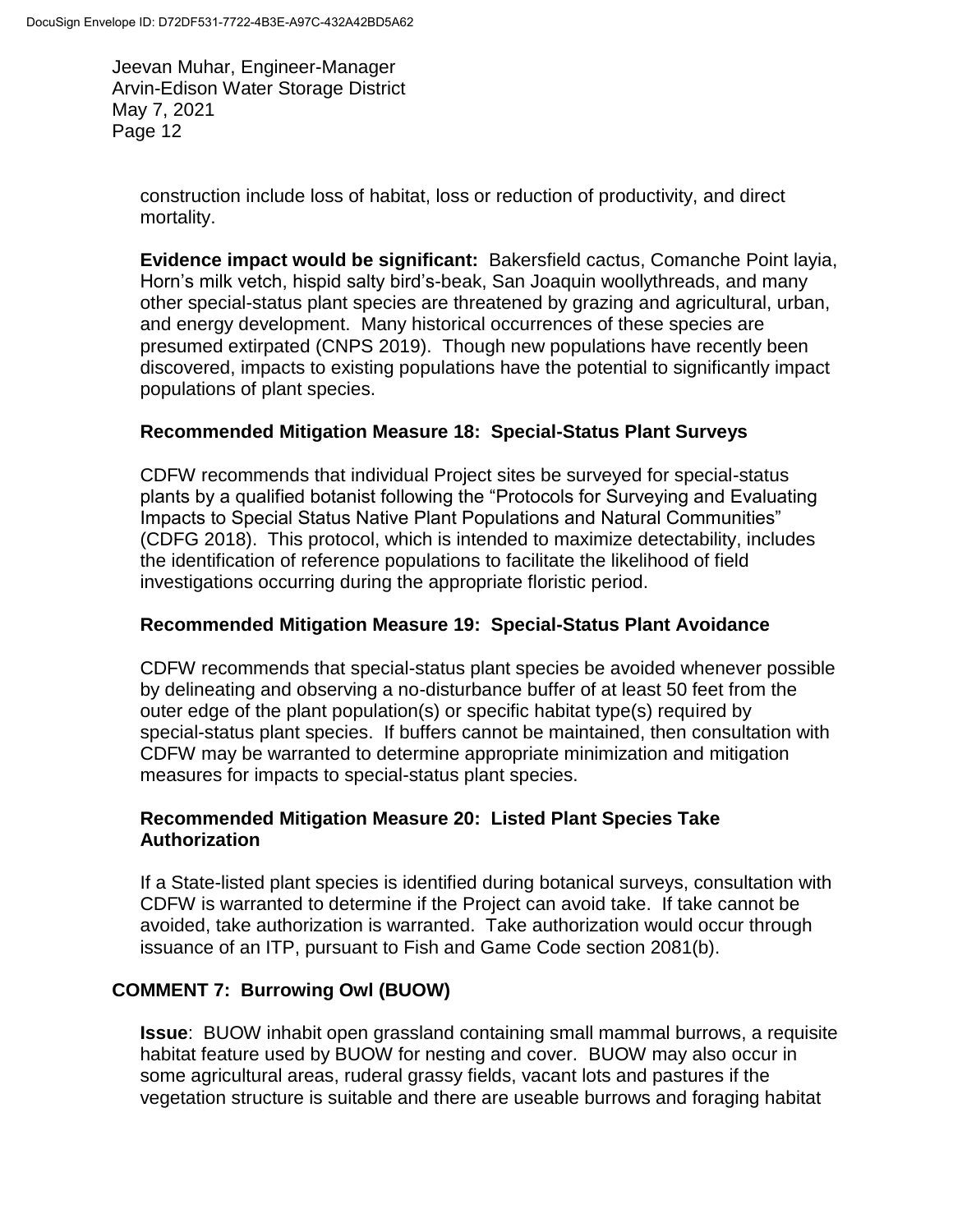in the area (Gervais et al. 2008). Habitat both within and bordering the Project site supports suitable habitat for BUOW (CDFW 2021).

Mitigation Measure BIO-1d (MM BIO-1d) states if any occupied BUOW burrows are observed, protective buffers should be implemented in accordance with CDFW's "*Staff Report on Burrowing Owl Mitigation*" (CDFG 2012) and California Burrowing Owl Consortium "*Burrowing Owl Survey Protocol and Mitigation Guidelines"* (CBOC 1993) during both the breeding and non-breeding season. If BUOW avoidance is not feasible, then additional measures such as passive relocation during the nonbreeding season should be implemented in consultation with CDFW. In addition, a Burrowing Owl Exclusion Plan and Mitigation and Monitoring Plan will be developed by a qualified biologist in accordance with the CDFW and CBOC guidelines.

CDFW is concerned that the avoidance buffers for BUOW may not be adequately implemented according to CDFW and CBOC guidelines because the MM BIO-1d states that these buffer guidelines "should" be implemented rather than "shall" be implemented. It is not clear what actions will be enforceable to address protections for BUOW.

**Specific impact:** Potentially significant impacts to nesting and non-nesting burrowing owls can occur as a result of ground-impacting activity, such as grading and flooding within active and fallow agricultural areas, and as a result of noise, vibration, and other disturbance caused by equipment and crews. Potential impacts associated with Project activities and land conversion include habitat loss, burrow collapse, inadvertent entrapment, nest abandonment, reduced reproductive success, reduction in health and vigor of eggs and/or young, and direct mortality of individuals.

**Evidence impact is potentially significant:** BUOW rely on burrow habitat yearround for their survival and reproduction. Habitat loss and degradation are considered the greatest threats to BUOW in California's Central Valley (Gervais et al. 2008). The Project and surrounding area contains remnant undeveloped land but is otherwise intensively managed for agriculture; therefore, subsequent ground-disturbing activities associated with subsequent constructions have the potential to significantly impact local BUOW populations. In addition, and as described in CDFW's "*Staff Report on Burrowing Owl Mitigation*" (CDFG 2012), excluding and/or evicting BUOW from their burrows is considered a potentially significant impact under CEQA.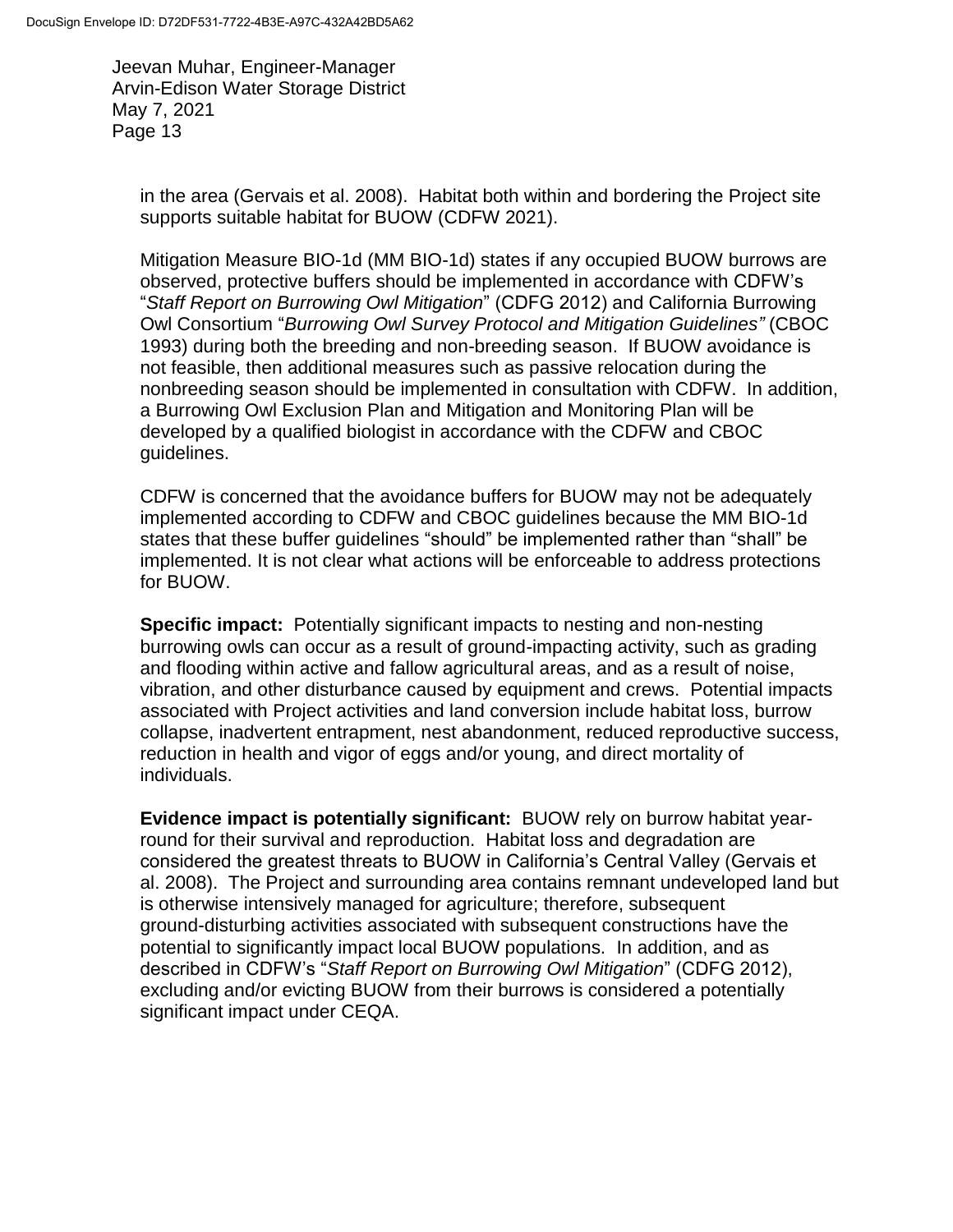#### **Recommended Mitigation Measure 21: BUOW Habitat Assessment**

CDFW recommends that a qualified biologist conduct a habitat assessment in advance of implementation of Project activities, to determine if the Project area or its vicinity contains suitable habitat for BUOW.

### **Recommended Mitigation Measure 22: BUOW Surveys**

If suitable habitat is present on or in the vicinity of the Project area, CDFW recommends assessing presence or absence of BUOW by having a qualified biologist conduct surveys following the California Burrowing Owl Consortium's "*Burrowing Owl Survey Protocol and Mitigation Guidelines"* (CBOC 1993) and the CDFG (2012) "*Staff Report on Burrowing Owl Mitigation"*. Specifically, these documents suggest three or more surveillance surveys conducted during daylight with each visit occurring at least three weeks apart during the peak breeding season of April 15 to July 15, when BUOW are most detectable. In addition, CDFW advises that surveys include a minimum 500-foot survey radius around the Project area.

#### **Recommended Mitigation Measure 23: BUOW Avoidance**

CDFW recommends that no-disturbance buffers, as outlined by CDFG (2012), be implemented prior to and during any ground-disturbing activities, and specifically that impacts to occupied burrows be avoided in accordance with the following table unless a qualified biologist approved by CDFW verifies through non-invasive methods that either: 1) the birds have not begun egg laying and incubation; or 2) that juveniles from the occupied burrows are foraging independently and are capable of independent survival.

| Location      | Time of Year   | Level of Disturbance |       |       |
|---------------|----------------|----------------------|-------|-------|
|               |                | Low                  | Med   | High  |
| Nesting sites | April 1-Aug 15 | $200 \; \text{m}^*$  | 500 m | 500 m |
| Nesting sites | Aug 16-Oct 15  | 200 m                | 200 m | 500 m |
| Nesting sites | Oct 16-Mar 31  | 50 m                 | 100 m | 500 m |

 $*$  meters  $(m)$ 

#### **Recommended Mitigation Measure 24: BUOW Eviction and Mitigation**

If BUOW are found within these recommended buffers and avoidance is not possible, it is important to note that according to CDFG (2012), evicting birds from burrows is not a take avoidance, minimization, or mitigation method and is instead considered a potentially significant impact under CEQA. If it is necessary for Project implementation, CDFW recommends that burrow exclusion be conducted by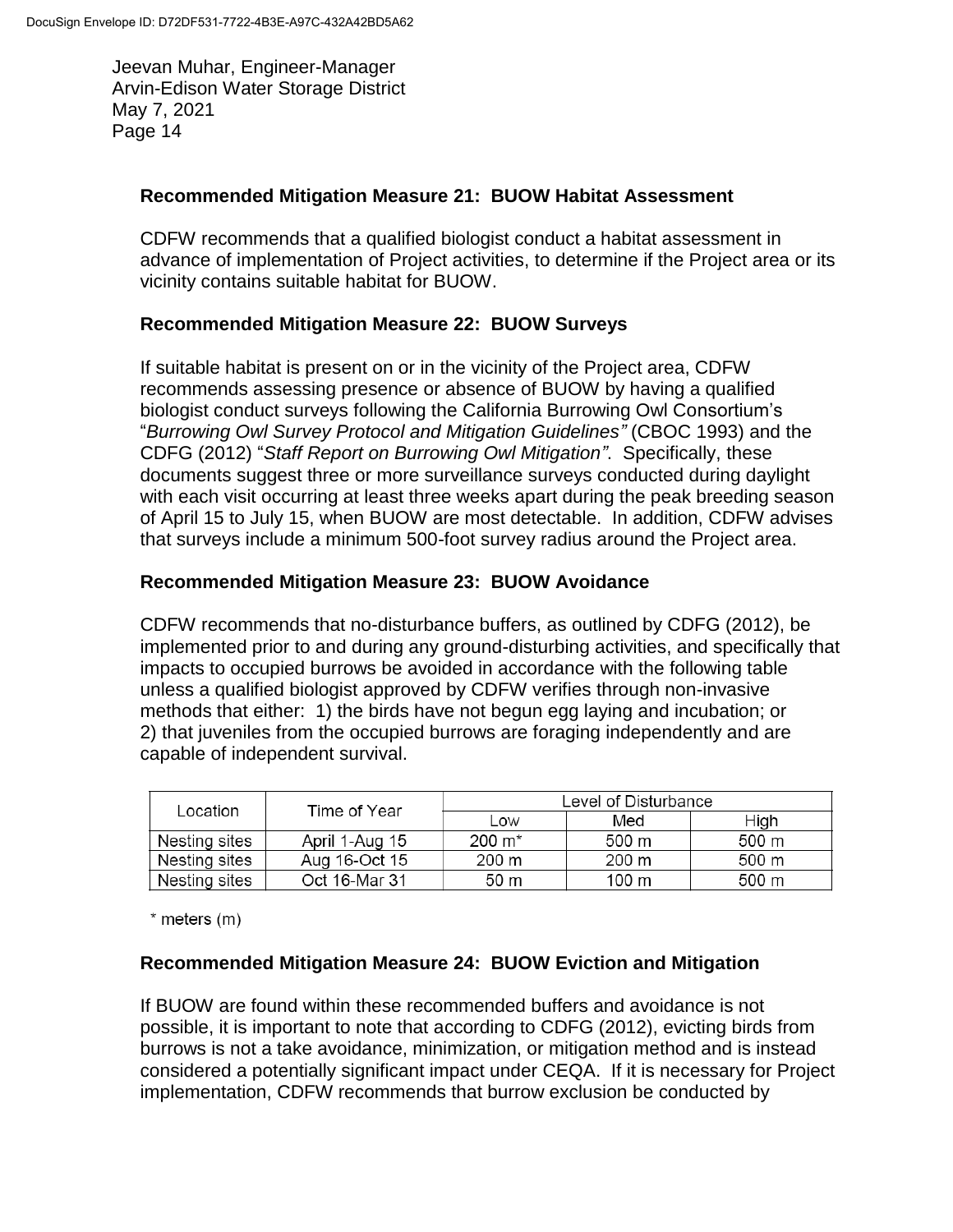qualified biologists and only during the non-breeding season, before breeding behavior is exhibited and after the burrow is confirmed empty through non-invasive methods, such as surveillance. CDFW then recommends mitigation in the form of replacement of occupied burrows with artificial burrows at a minimum ratio of one burrow collapsed to one artificial burrow constructed (1:1) to mitigate for evicting BUOW and the loss of burrows. BUOW may attempt to colonize or re-colonize an area that will be impacted; thus, CDFW recommends ongoing surveillance at a rate that is sufficient to detect BUOW if they return.

### **COMMENT 8: Other State Species of Special Concern**

**Issue:** Tehachapi pocket mouse, American badger, San Joaquin coachwhip, coast horned lizard, and California glossy snake are known to inhabit grassland areas with friable soils (Williams 1986, Thomson et al. 2016). These species have been documented to occur in the vicinity of the Project, which supports requisite habitat elements for these species (CDFW 2021).

**Specific impact:** Without appropriate avoidance and minimization measures for these species, potentially significant impacts associated with ground disturbance include habitat loss, nest/den/burrow abandonment, which may result in reduced health or vigor of eggs and/or young, and direct mortality.

**Evidence impact is potentially significant:** Habitat loss threatens all of the species mentioned above (Williams 1986, Thomson et al. 2016). Habitat within and adjacent to the Project represents some of the only remaining undeveloped land in the vicinity, which is otherwise intensively managed for agriculture. As a result, ground-and vegetation-disturbing activities associated with development of the Project have the potential to significantly impact local populations of these species.

### **Recommended Mitigation Measure 25: Habitat Assessment**

CDFW recommends that a qualified biologist conduct a habitat assessment in advance of project implementation, to determine if project areas or their immediate vicinity contain suitable habitat for the species mentioned above.

### **Recommended Mitigation Measure 26: Surveys**

If suitable habitat is present, CDFW recommends that a qualified biologist conduct focused surveys for applicable species and their requisite habitat features to evaluate potential impacts resulting from ground and vegetation disturbance.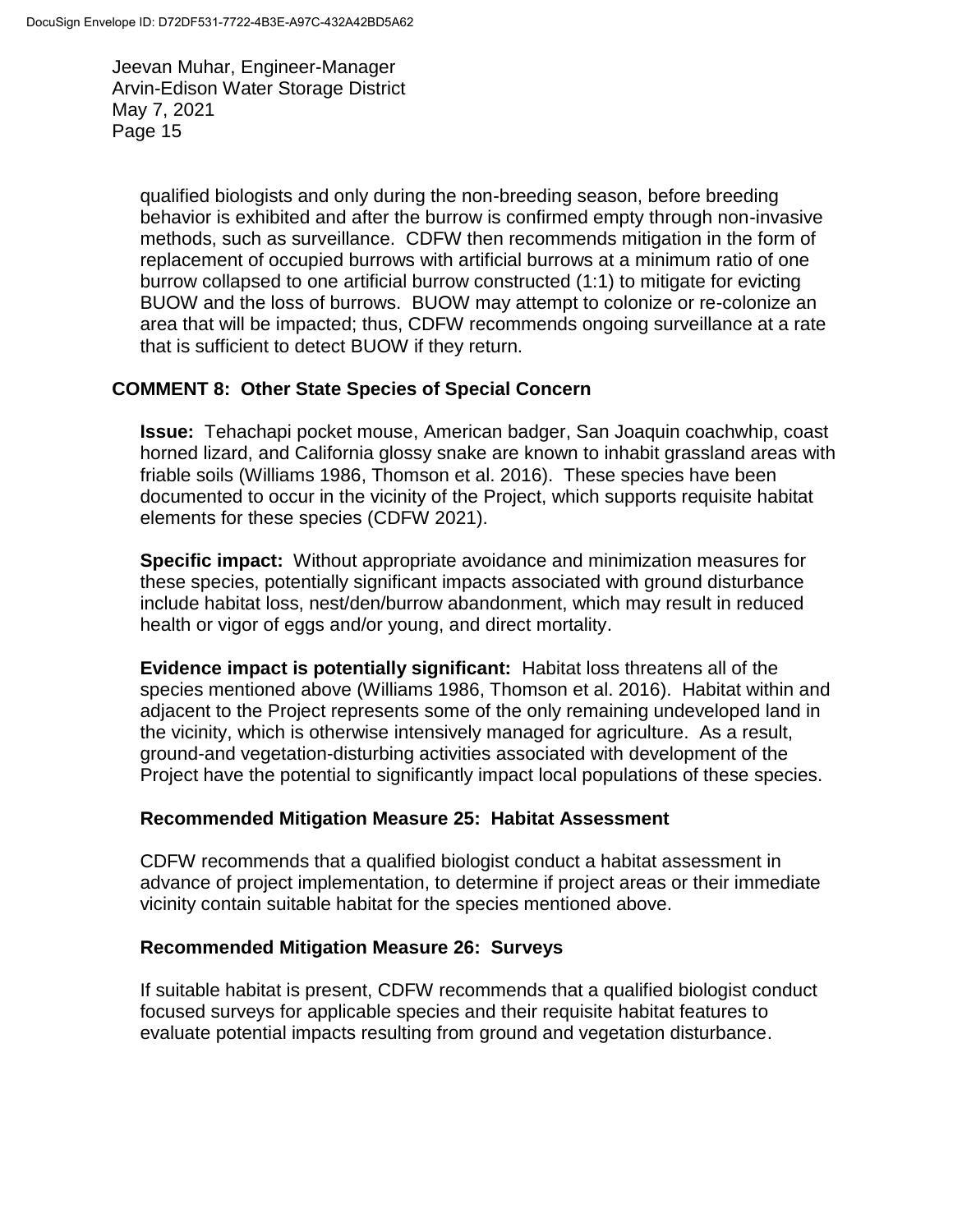#### **Recommended Mitigation Measure 27: Avoidance**

Avoidance whenever possible is encouraged via delineation and observance a 50-foot no-disturbance buffer around dens of mammals like the American badger as well as the entrances of burrows that can provide refuge for small mammals, reptiles, and amphibians.

### **COMMENT 9: Crotch Bumble Bee (CBB)**

**Issue:** Suitable habitat for CBB, a rare and endemic bumble bee species, has been documented to occur within the vicinity of the Project area (CDFW 2021). Suitable CBB habitat includes areas of grasslands and upland scrub that contain requisite habitat elements, such as small mammal burrows. CBB primarily nest in late February through late October underground in abandoned small mammal burrows, but may also nest under perennial bunch grasses or thatched annual grasses, under brush piles, in old bird nests, and in dead trees or hollow logs (Williams et al. 2014, Hatfield et al. 2015). Overwintering sites utilized by CBB mated queens include soft, disturbed soil (Goulson 2010), or under leaf litter or other debris (Williams et al. 2014). Therefore, ground disturbance and vegetation removal associated with Project implementation has the potential to significantly impact local CBB populations.

**Specific impact:** Without appropriate avoidance and minimization measures for CBB, potentially significant impacts associated with ground- and vegetationdisturbing activities associated with construction of the Project include loss of foraging plants, changes in foraging behavior, burrow collapse, nest abandonment, reduced nest success, reduced health and vigor of eggs, young and/or queens, in addition to direct mortality.

**Evidence impact is potentially significant:** CBB was once common throughout most of the central and southern California; however, it now appears to be absent from most of it, especially in the central portion of its historic range within California's Central Valley (Hatfield et al. 2014). Analyses by the Xerces Society et al. (2018) suggest there have been sharp declines in relative abundance by 98% and persistence by 80% over the last ten years.

### **Recommended Mitigation Measure 28: CBB Surveys and Avoidance**

CDFW recommends that all small mammal burrows and thatched/bunch grasses be surveyed for the species during the optimal flight period of April 1 through July 31, during peak blooming period of preferred plant species prior to Project implementation. Avoidance of detected CBB queens or workers is encouraged to allow CBBs to leave the Project site on their own volition. Avoidance and protection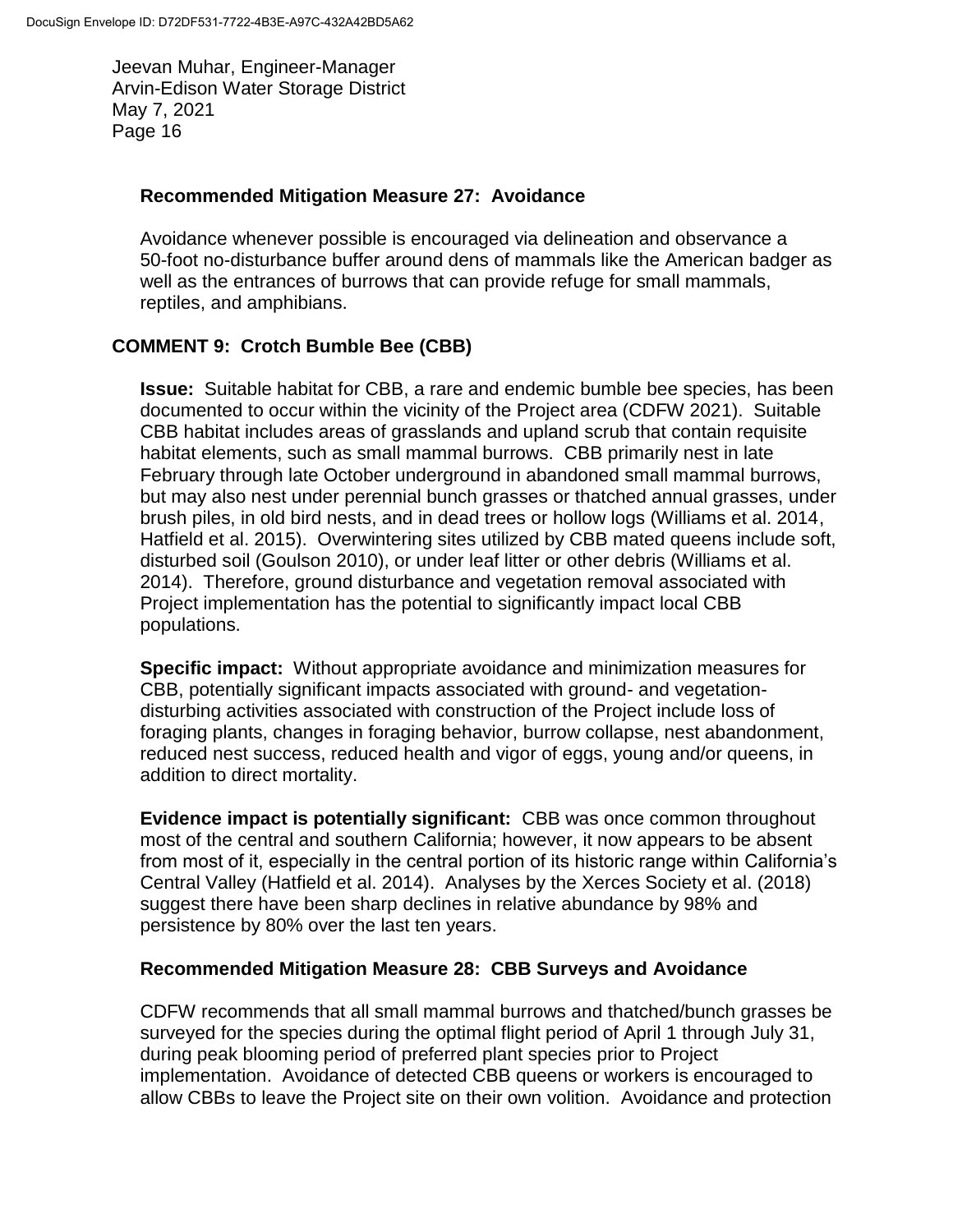of a detected CBB nest prior to or during Project implementation is encouraged with delineation and observance of a 50-foot no-disturbance buffer.

### **Editorial Comments and/or Suggestions**

**Water Rights:** The MND states does not specify the source of surface water available for use in the Project. CDFW recommends that the MND include a detailed description of the water rights and water entitlements for the points of diversion and places of use that pertain to the Project. CDFW recommends including information on the historic and current water rights and water use agreements/contracts including pre-1914 and appropriative rights, riparian rights, prescriptive rights, and adjudications.

CDFW recommends that the MND address whether AEWSD will be filing a change petition or a new application for additional surface water. As stated previously, CDFW, as Trustee Agency, is consulted by the SWRCB during the water rights process to provide terms and conditions designed to protect fish and wildlife prior to appropriation of the State's water resources. Given the potential for impacts to sensitive species and their habitats, it is advised that required consultation with CDFW occur well in advance of the SWRCB water right application process.

**Surface Water Diversions from outside the Project Boundary:** Project-related diversions acquiring surface water from outside of the Project boundary, including the Sacramento-San Joaquin River Delta (Delta) and the San Joaquin and Kern River watersheds, may impact additional riparian, wetland, fisheries, and terrestrial (i.e., upland) wildlife species and habitats. Special-status species and habitats located in watersheds outside of the Project area vary depending upon location. They may include, but are not limited to, the Federal threatened Central Valley distinct population segment steelhead (*Oncorhynchus mykiss*), the Federal and State threatened Central Valley spring-run evolutionary significant unit (ESU) Chinook salmon (*O. tshawytscha*), the Federal candidate and State species of special concern Central Valley fall-run and late fall-run ESU Chinook salmon (*O*. *tshawytscha*), the State species of special concern hardhead (*Mylopharodon conocephalus*), the State and Federal threatened giant garter snake (*Thamnophis gigas*), the State threatened Swainson's hawk and tricolored blackbird (*Agelaius tricolor*), the State species of special concern burrowing owl and western pond turtle (*Actinemys marmorata*), and numerous additional specialstatus species and habitats. CDFW recommends that the MND analyze the proposed acquisition of surface water from all watersheds and any potential direct, indirect, and cumulative biological impacts to fish and wildlife species and their habitats, as well as to properties permanently conserved to protect those resources.

**Lake and Streambed Alteration:** Project activities that have the potential to substantially change the bed, bank, and channel of streams and associated wetlands may be subject to CDFW's regulatory authority pursuant Fish and Game Code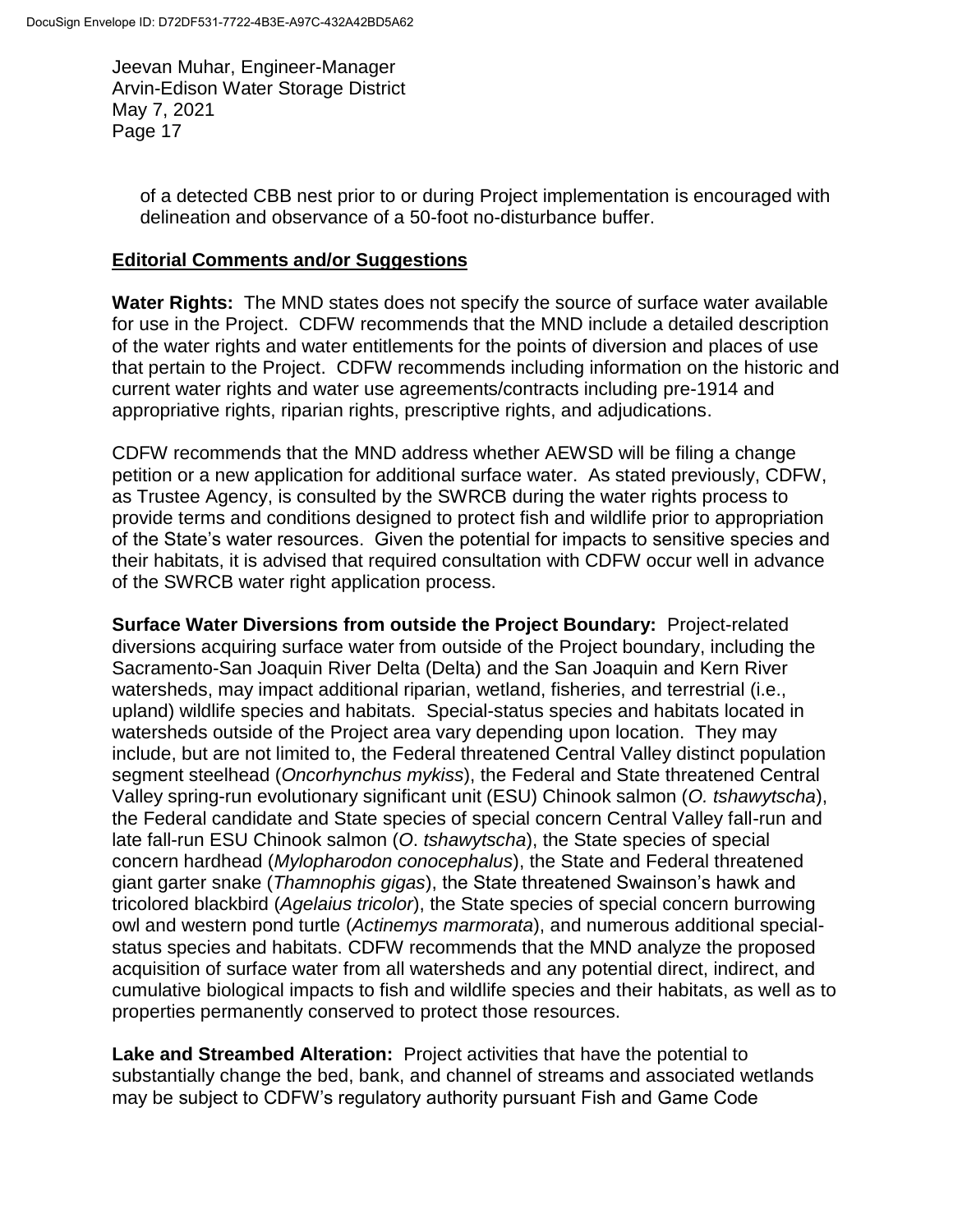section 1600 et seq. Fish and Game Code section 1602 requires an entity to notify CDFW prior to commencing any activity that may (a) substantially divert or obstruct the natural flow of any river, stream, or lake; (b) substantially change or use any material from the bed, bank, or channel of any river, stream, or lake (including the removal of riparian vegetation): (c) deposit debris, waste or other materials that could pass into any river, stream, or lake. "Any river, stream, or lake" includes those that are ephemeral or intermittent as well as those that are perennial. CDFW is required to comply with CEQA in the issuance of a Lake or Streambed Alteration (LSA) Agreement; therefore, if the CEQA document approved for the Project does not adequately describe the Project and its impacts, a subsequent CEQA analysis may be necessary for LSA Agreement issuance. Additional information on notification requirements is available through the Central Region LSA Program at (559) 243-4593 or [R4LSA@wildlife.ca.gov](mailto:R4LSA@wildlife.ca.gov) and the CDFW website: [https://wildlife.ca.gov/Conservation/LSA.](https://wildlife.ca.gov/Conservation/LSA)

**Nesting birds:** CDFW has jurisdiction over actions with potential to result in the disturbance or destruction of active nest sites or the unauthorized take of birds. Fish and Game Code sections that protect birds, their eggs and nests include sections 3503 (regarding unlawful take, possession or needless destruction of the nest or eggs of any bird), 3503.5 (regarding the take, possession or destruction of any birds-of-prey or their nests or eggs), and 3513 (regarding unlawful take of any migratory nongame bird).

CDFW encourages that Project implementation occur during the bird non-nesting season; however, if Project activities must occur during the breeding season (February through mid-September), the Project applicant is responsible for ensuring that implementation of the Project does not result in violation of the Migratory Bird Treaty Act or relevant Fish and Game Code sections as referenced above.

To evaluate Project-related impacts to nesting birds, CDFW recommends that a qualified wildlife biologist conduct pre-activity surveys for active nests no more than 10 days prior to the start of ground disturbance to maximize the probability that nests that could potentially be impacted by the Project are detected. CDFW also recommends that surveys cover a sufficient area around the work site to identify nests and determine their status. A sufficient area means any area potentially affected by the Project. In addition to direct impacts (i.e. nest destruction), noise, vibration, and movement of workers or equipment could also affect nests. Prior to initiation of construction activities, CDFW recommends that a qualified biologist conduct a survey to establish a behavioral baseline of all identified nests. Once construction begins, CDFW recommends that a qualified biologist continuously monitor nests to detect behavioral changes resulting from the Project. If behavioral changes occur, CDFW recommends that the work causing that change cease and that CDFW be consulted for additional avoidance and minimization measures.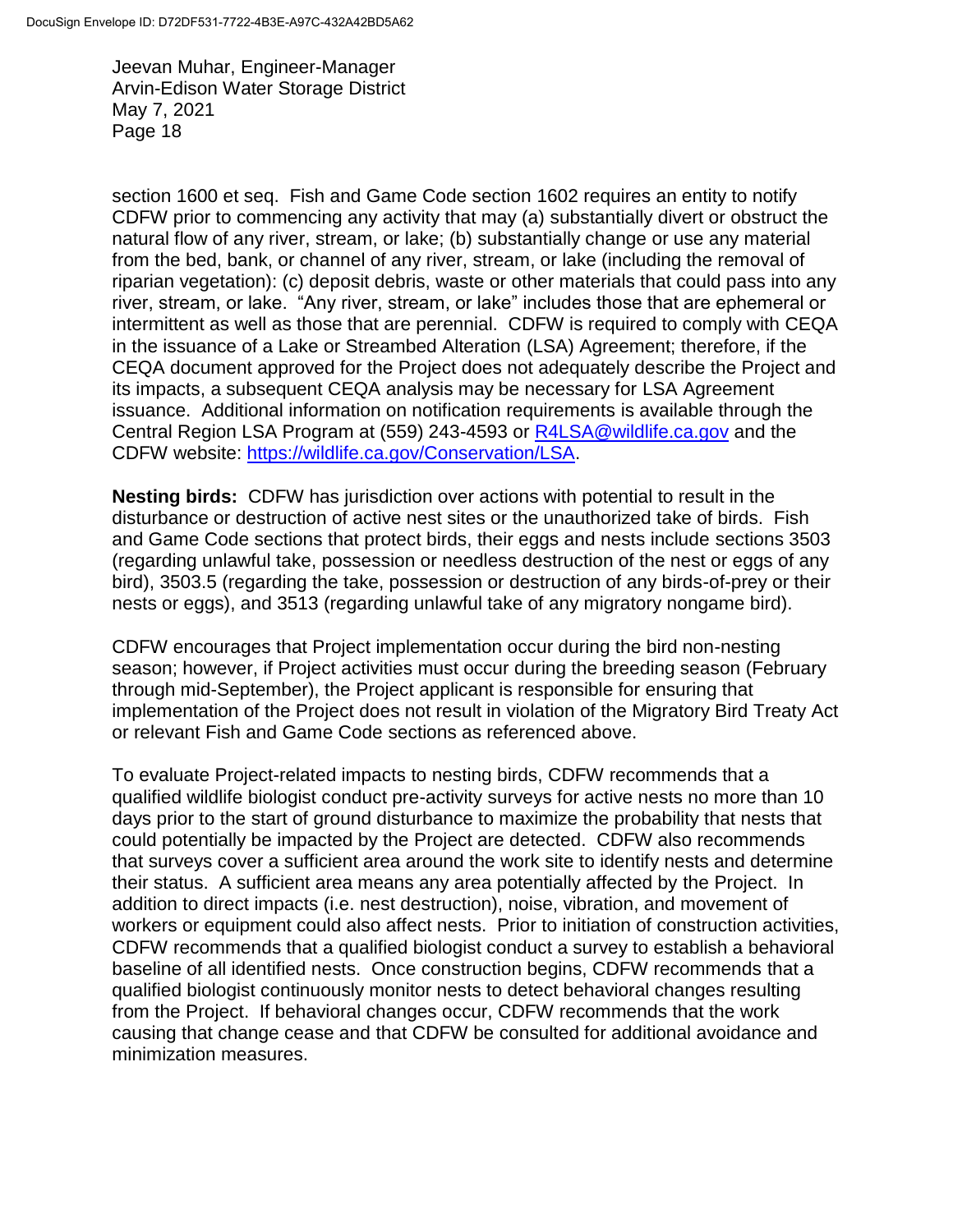If continuous monitoring of identified nests by a qualified wildlife biologist is not feasible, CDFW recommends a minimum no-disturbance buffer of 250 feet around active nests of non-listed bird species and a 500-foot no-disturbance buffer around active nests of non-listed raptors. These buffers are advised to remain in place until the breeding season has ended or until a qualified biologist has determined that the birds have fledged and are no longer reliant upon the nest or parental care for survival. Variance from these no-disturbance buffers is possible when there is compelling biological or ecological reason to do so, such as when the construction area would be concealed from a nest site by topography. CDFW recommends that a qualified wildlife biologist advise and support any variance from these buffers.

**Endangered Species Act Consultation:** CDFW recommends consultation with the USFWS prior to Project ground disturbance, due to potential impacts to Federal listed species. Take under the Federal Endangered Species Act (FESA) is more stringently defined than under CESA; take under FESA may also include significant habitat modification or degradation that could result in death or injury to a listed species, by interfering with essential behavioral patterns such as breeding, foraging, or nesting. Consultation with the USFWS in order to comply with FESA is advised well in advance of Project implementation.

# **ENVIRONMENTAL DATA**

CEQA requires that information developed in environmental impact reports and negative declarations be incorporated into a database that may be used to make subsequent or supplemental environmental determinations (Pub. Resources Code, § 21003, subd. (e)). Accordingly, please report any special status species and natural communities detected during Project surveys to the California Natural Diversity Database (CNDDB). The CNDDB field survey form can be obtained at the following link:<https://www.wildlife.ca.gov/Data/CNDDB/Submitting-Data> . The completed form can be mailed electronically to CNDDB at the following email address: [CNDDB@wildlife.ca.gov.](mailto:cnddb@dfg.ca.gov) The types of information reported to CNDDB can be found at the following link: <https://www.wildlife.ca.gov/Data/CNDDB/Plants-and-Animals>

# **FILING FEES**

The Project, as proposed, would have an impact on fish and/or wildlife, and assessment of filing fees is necessary. Fees are payable upon filing of the Notice of Determination by the Lead Agency and serve to help defray the cost of environmental review by CDFW. Payment of the fee is required in order for the underlying project approval to be operative, vested, and final (Cal. Code Regs, tit. 14, § 753.5; Fish & G. Code, § 711.4; Pub. Resources Code, § 21089).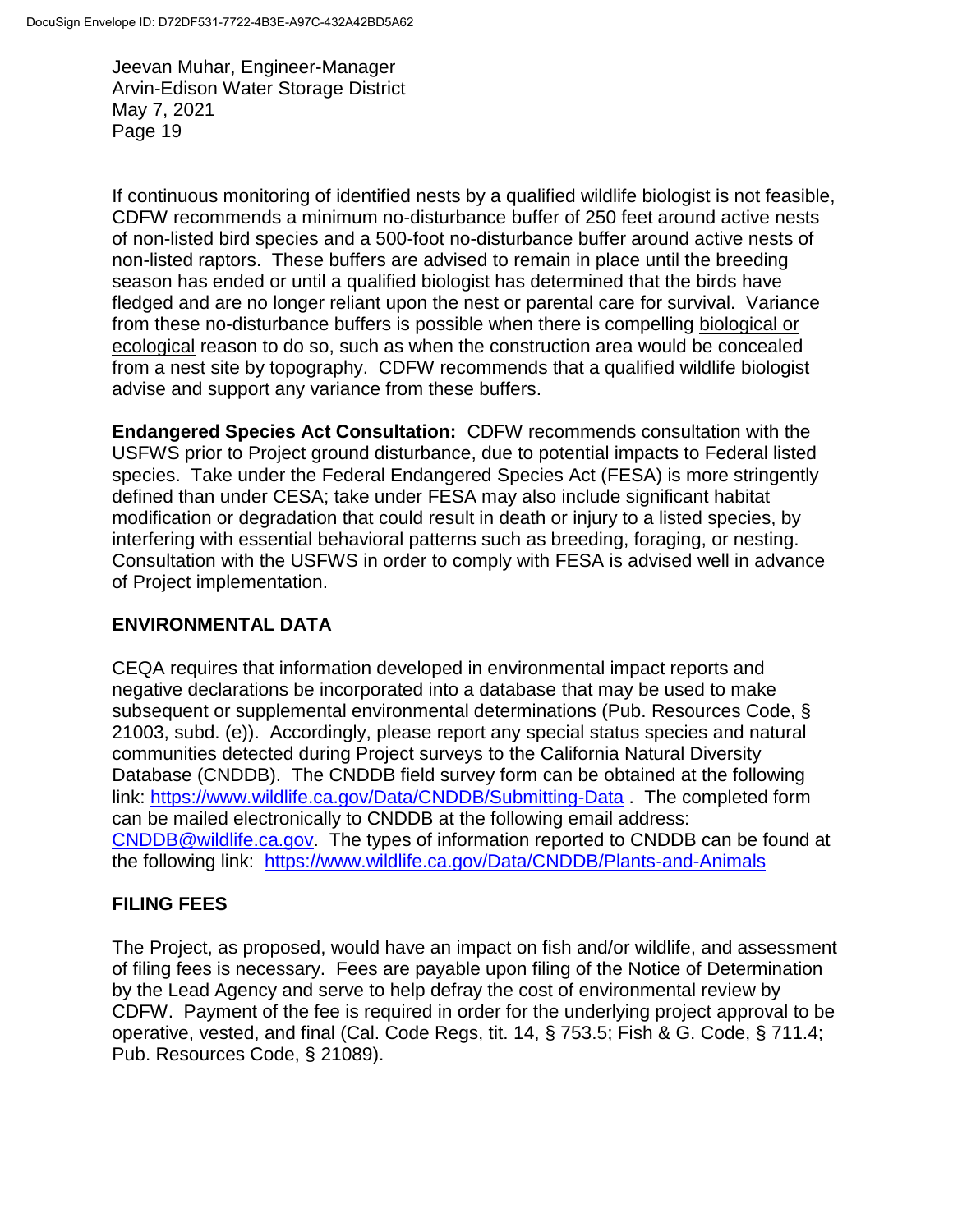# **CONCLUSION**

CDFW appreciates the opportunity to comment on the MND to assist AEWSD in identifying and mitigating Project impacts on biological resources. If you have questions regarding this letter, please contact Annette Tenneboe, Senior Environmental Scientist (Specialist), at the address on this letterhead, or by email at [Annette.Tenneboe@wildlife.ca.gov.](mailto:Annette.Tenneboe@wildlife.ca.gov)

Sincerely,

**-DocuSigned by:** Julie Vance

 $-$ FA83F09FE08945A... Julie A. Vance Regional Manager

#### Attachment

- cc: Office of Planning and Research, State Clearinghouse, Sacramento
- ec: Annette Tenneboe, California Department of Fish and Wildlife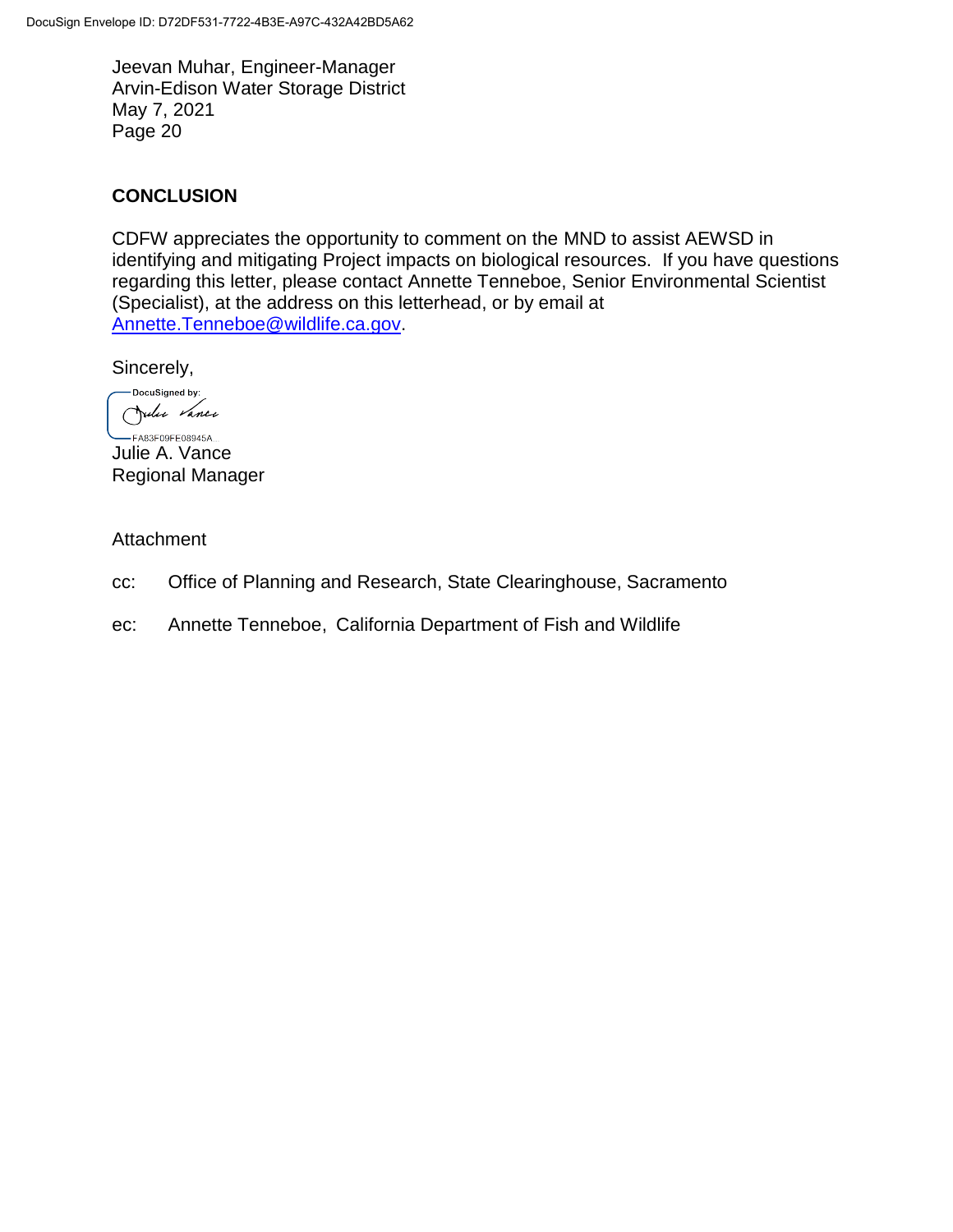## **REFERENCES**

- California Burrowing Owl Consortium (CBOC). 1993. Burrowing Owl Survey Protocol and Mitigation Guidelines. Pages 171-177 *in* Lincer, J. L. and K. Steenhof (editors). 1993. The Burrowing Owl, Its Biology and Management. Raptor Research Report Number 9.
- California Department of Fish and Game (CDFG). 1990. Approved Survey Methodologies for Sensitive Species. San Joaquin Antelope Squirrel, *Ammospermophilus nelsoni*. California Department of Fish and Game, Region 4. May 8, 1990.
- CDFG. 2012. Staff Report on Burrowing Owl Mitigation. California Department of Fish and Game. March 7, 2012.
- CDFG. 2019. Approved Survey Methodology for the Blunt-nosed Leopard Lizard. California Department of Fish and Game, October 2019 (Revised).
- California Department of Fish and Wildlife (CDFW). 2016. Status Review: Swainson's hawk (*Buteo swainsoni*) in California. Reported to California Fish and Game Commission. Five years status report.
- CDFW. 2018. Protocols for Surveying and Evaluating Impacts to Special Status Native Plant Populations and Sensitive Natural Communities. California Department of Fish and Wildlife. March 20, 2018.
- CDFW. 2021. Biogeographic Information and Observation System (BIOS). https://www.wildlife.ca.gov/Data/BIOS. Accessed 3 May 2021.
- California Native Plant Society (CNPS). 2019. Inventory of Rare and Endangered Plants of California (online edition, v8-03 0.39). Website http://www.rareplants.cnps.org.
- Cypher, B. and N. Frost. 1999. Condition of San Joaquin kit foxes in urban and exurban habitats. Journal of Wildlife Management 63: 930–938.
- Cypher, B.L., S.E. Phillips, and P.A. Kelly. 2013. Quantity and distribution of suitable habitat for endangered San Joaquin kit foxes: conservation implications. Canid Biology & Conservation 16(7): 25-31. http://www.canids.org/CBC/16/San\_Joaquin\_kit\_fox\_habitat\_suitability.pdf
- Estep, J. 2009. The influence of vegetation structure on Swainson's hawk (*Buteo swainsoni*) foraging habitat suitability in Yolo County, California. Prepared for the Yolo Natural Heritage Program, Woodland, CA.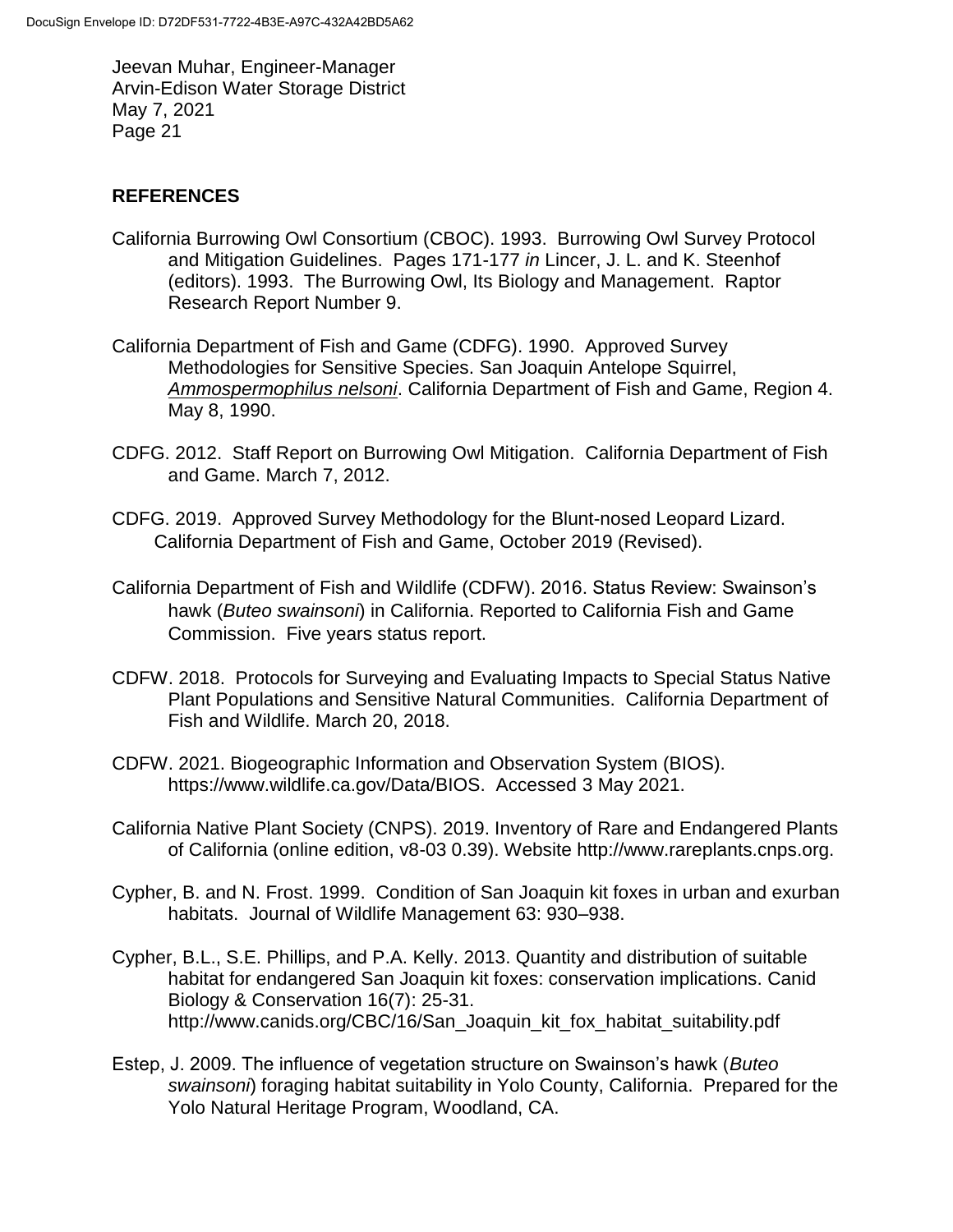- Endangered Species Recovery Program (ESRP). 2021a. San Joaquin antelope squirrel. http://esrp.csustan.edu/speciesprofiles/profile.php?sp=amne. Accessed 3 May, 2021.
- ESRP. 2020b. Tipton kangaroo rat. [https://esrp.csustan.edu/speciesprofiles/profile.php?sp=dinin.](https://esrp.csustan.edu/speciesprofiles/profile.php?sp=dinin) Accessed 3 May, 2021.
- ESRP 2020c. Blunt-nosed leopard lizard. http://esrp.csustan.edu/speciesprofiles/profile.php?sp=gasi. Accessed 3 May, 2021
- Gervais, J. A., D. K. Rosenberg, and L. A. Comrack. 2008. Burrowing Owl (*Athene cunicularia*) *In* California Bird Species of Special Concern: A ranked assessment of species, subspecies, and distinct populations of birds of immediate conservation concern in California (W. D. Shuford and T. Gardali, editors). Studies of Western Birds 1. Western Field Ornithologists, Camarillo, California, and California Department of Fish and Game, Sacramento.
- Goulson, D. 2010. Bumblebees: behaviour, ecology, and conservation. Oxford University Press, New York. 317pp.
- Hatfield, R., S. Colla, S. Jepsen, L. Richardson, R. Thorp, and S. F. Jordan. 2014. Draft IUCN Assessments for North American *Bombus* spp. for the North American IUCN Bumble Bee Specialist Group. The Xerces Society for Invertebrate Conservation, www.xerces.org, Portland, OR.
- Hatfield, R., S. Jepsen, R. Thorp, L. Richardson, and S. Colla. 2015. Bombus crotchii. The IUCN Red List of Threatened Species. http://dx.doi.org/10.2305/IUCN.UK.2015-- 2.RLTS.T44937582A46440211.en. Accessed October 27, 2020.
- Swainson's Hawk Technical Advisory Committee (SWHA TAC). 2000. Recommended Timing and Methodology for Swainson's Hawk Nesting Surveys in the Central Valley of California. Swainson's Hawk Technical Advisory Committee. May 31, 2000.
- Swolgaard, C. A., K. A. Reeves, and D. A. Bell. 2008. Foraging by Swainson's hawks in a vineyard-dominated landscape. Journal of Raptor Research 42(3): 188-196.
- Thomson, R. C., A. N. Wright, and H. B. Shaffer. 2016. California Amphibian and Reptile Species of Special Concern. California Department of Fish and Wildlife and University of California Press: 84-92.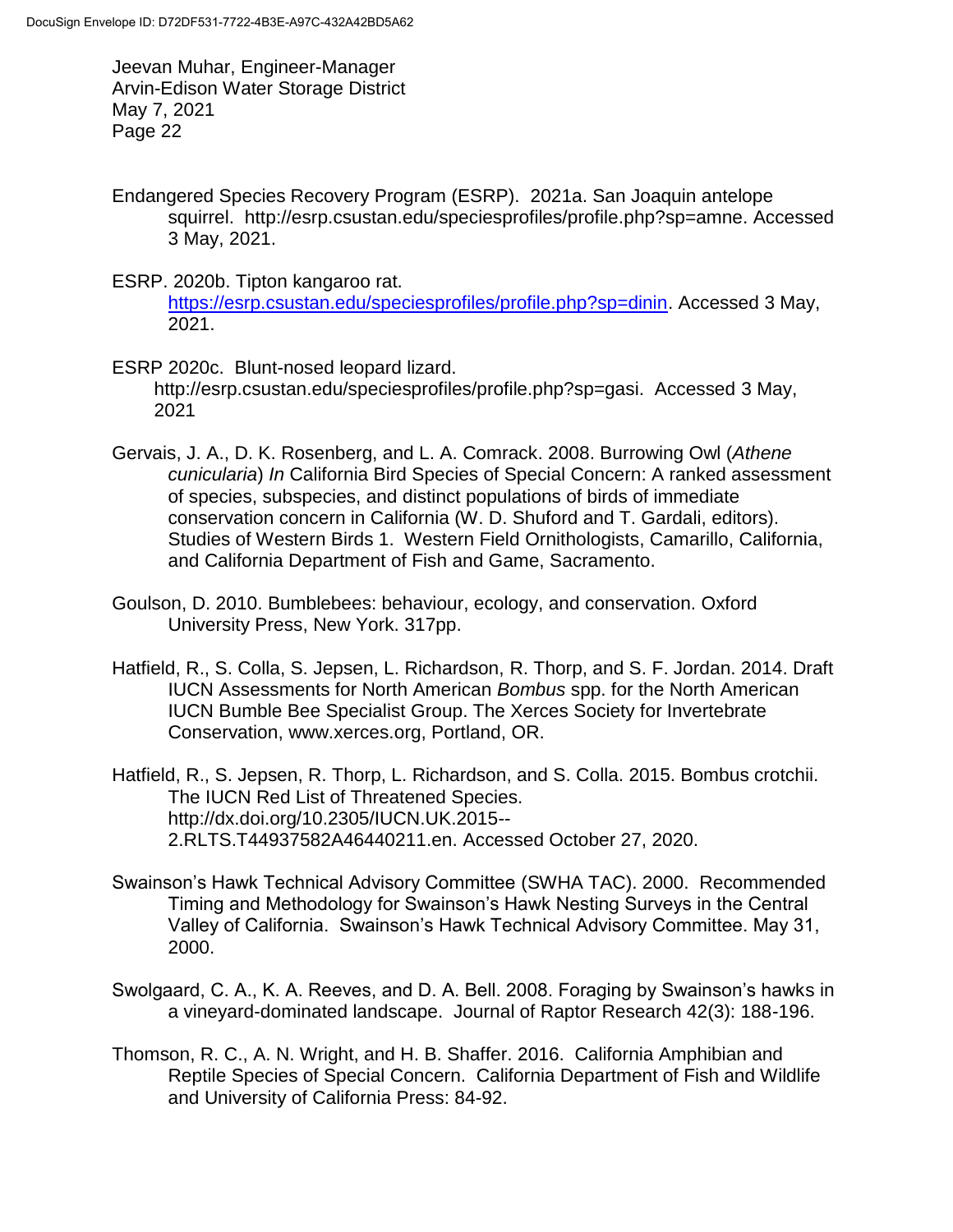- United States Fish and Wildlife Service (USFWS). 1998. Blunt-nosed leopard lizard *In*  Recovery Plan for Upland Species of the San Joaquin Valley, California. Region 1, Portland, OR. 319 pp.
- USFWS. 2011. Standard Recommendations for the Protection of the San Joaquin Kit Fox Prior to or During Ground Disturbance. United States Fish and Wildlife Service. January 2011.
- USFWS. 2013. Survey Protocol for Determining Presence of San Joaquin Kangaroo Rats. United States Fish and Wildlife Service. March 2013.
- Williams, D. F. 1986. Mammalian species of special concern in California. Calif. Dept. Fish and Game, Sacramento. Admin. Rep. 86-1. 112pp.
- Williams, P. H., R. W. Thorp, L. L. Richardson, and S .R. Colla. 2014. Bumble bees of North America: An Identification guide. Princeton University Press, Princeton, New Jersey. 208pp.
- Xerces Society for Invertebrate Conservation, Defenders of Wildlife, and Center for Food Safety. 2018. A petition to the State of California Fish and Game Commission to list the Crotch bumble bee (*Bombus crotchii*), Franklin's bumble bee (*Bombus franklini*), Suckley cuckoo bumble bee (*Bombus suckleyi*), and western bumble bee (*Bombus occidentalis occidentalis*) as Endangered under the California Endangered Species Act. October 2018.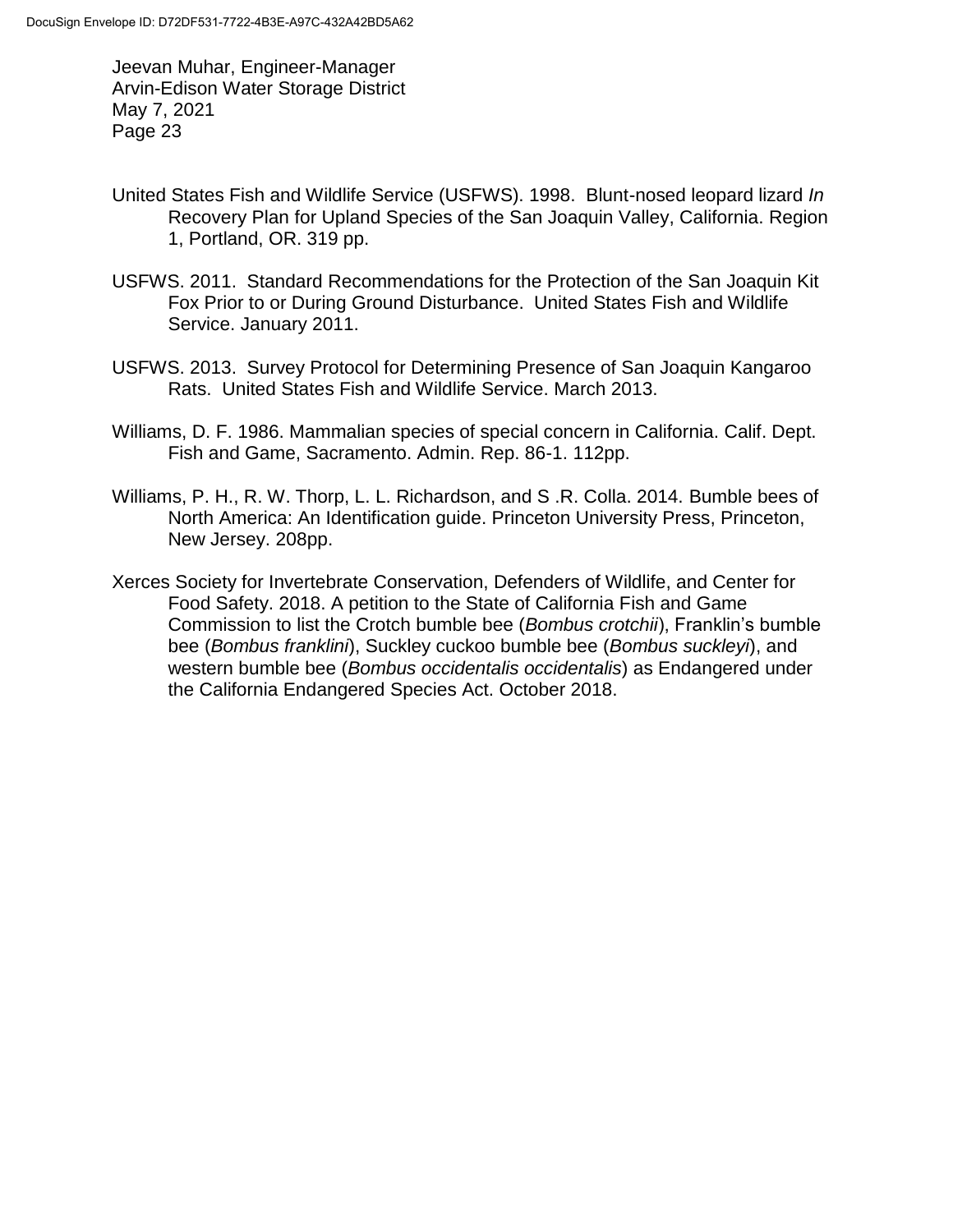# **Attachment 1**

#### **CALIFORNIA DEPARTMENT OF FISH AND WILDLIFE RECOMMENDED MITIGATION MONITORING AND REPORTING PROGRAM (MMRP)**

**PROJECT: Arvin Edison Water Storage District Expansion of District Distribution System Pipelines into Groundwater Service Area Lands Project**

#### **RECOMMENDED MITIGATION MEASURES STATUS/DATE/INITIALS** *Before Project Activity* **Recommended Mitigation Measure 1: SJKF Habitat Assessment Recommended Mitigation Measure 2: SJKF Surveys and Minimization Recommended Mitigation Measure 3: SJKF Take Authorization Recommended Mitigation Measure 4: Focused SWHA Surveys Recommended Mitigation Measure 5: SWHA Buffers Recommended Mitigation Measure 6: SWHA Take Authorization Recommended Mitigation Measure 7: SJAS Habitat Assessment Recommended Mitigation Measure 8: SJAS Surveys Recommended Mitigation Measure 9: SJAS Avoidance Recommended Mitigation Measure 10: SJAS Take Authorization Recommended Mitigation Measure 11: TKR Habitat Assessment Recommended Mitigation Measure 12: TKR Avoidance Recommended Mitigation Measure 13: TKR Surveys Recommended Mitigation Measure 14: TKR Take Authorization Recommended Mitigation Measure 15: BNLL Habitat Assessment Recommended Mitigation Measure 16: BNLL Surveys**

### **STATE CLEARINGHOUSE NO.: 2021040213**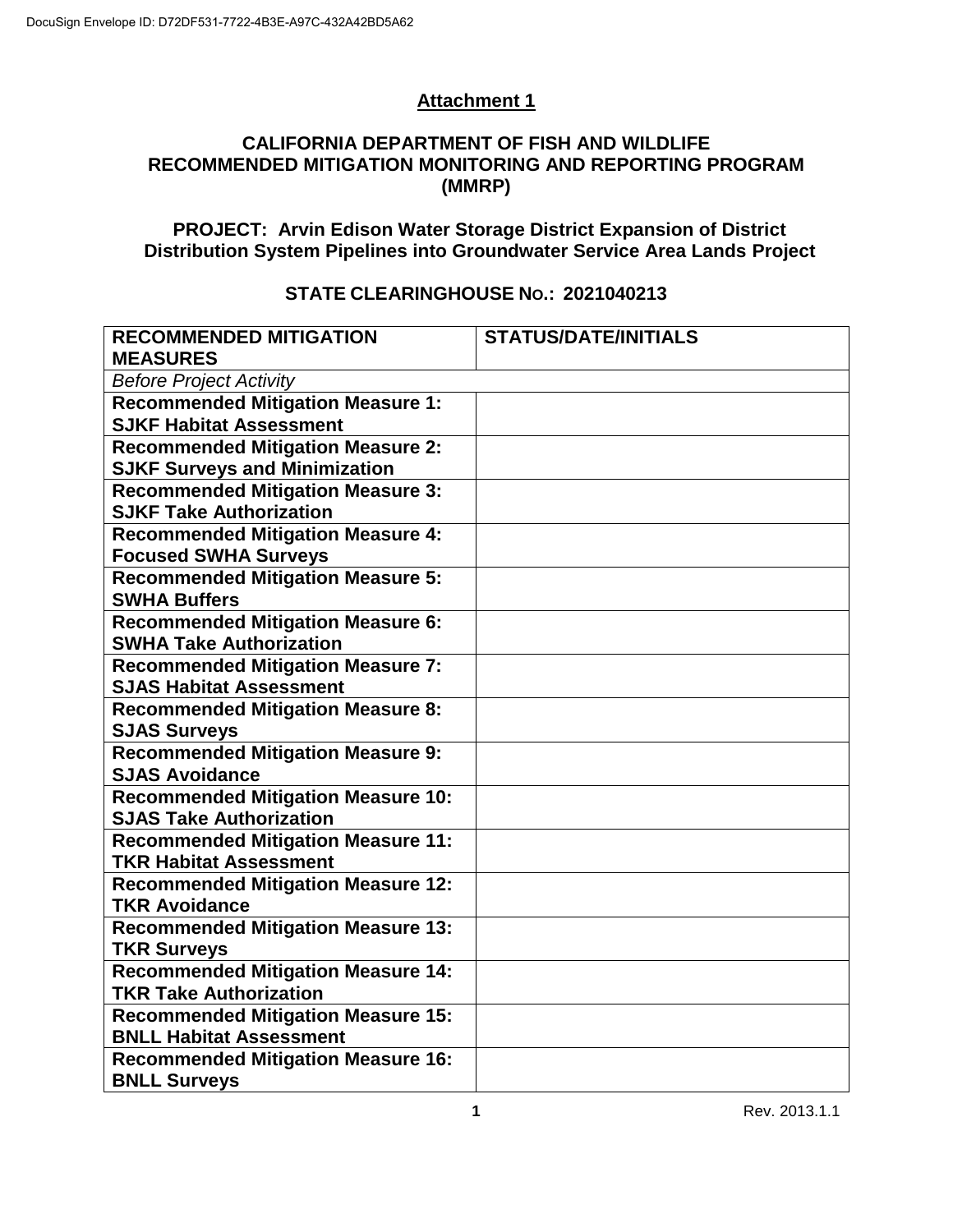| <b>RECOMMENDED MITIGATION</b><br><b>MEASURES</b>                                                         | <b>STATUS/DATE/INITIALS</b> |
|----------------------------------------------------------------------------------------------------------|-----------------------------|
| <b>Recommended Mitigation Measure 17:</b><br><b>BNLL Avoidance</b>                                       |                             |
| <b>Recommended Mitigation Measure 18:</b><br><b>Special-Status Plant Surveys</b>                         |                             |
| <b>Recommended Mitigation Measure 19:</b><br><b>Special-Status Plant Avoidance</b>                       |                             |
| <b>Recommended Mitigation Measure 20:</b><br><b>Listed Plant Species Take Authorization</b>              |                             |
| <b>Recommended Mitigation Measure 21:</b><br><b>BUOW Habitat Assessment</b>                              |                             |
| <b>Recommended Mitigation Measure 22:</b><br><b>BUOW Surveys</b>                                         |                             |
| <b>Recommended Mitigation Measure 23:</b><br><b>BUOW Avoidance</b>                                       |                             |
| <b>Recommended Mitigation Measure 24:</b><br><b>BUOW Eviction and Mitigation</b>                         |                             |
| <b>Recommended Mitigation Measure 25:</b><br>Habitat Assessment - Tehachapi                              |                             |
| pocket mouse, American badger, San<br>Joaquin coachwhip, coast horned<br>lizard, California glossy snake |                             |
| <b>Recommended Mitigation Measure 26:</b><br>Surveys - Tehachapi pocket mouse,                           |                             |
| American badger, San Joaquin<br>coachwhip, coast horned lizard,                                          |                             |
| California glossy snake<br><b>Recommended Mitigation Measure 27:</b>                                     |                             |
| Avoidance - Tehachapi pocket mouse,<br>American badger, San Joaquin                                      |                             |
| coachwhip, coast horned lizard,<br>California glossy snake                                               |                             |
| <b>Recommended Mitigation Measure 28:</b><br><b>CBB Surveys Avoidance</b>                                |                             |
| <b>During Project Activity</b>                                                                           |                             |
| <b>Recommended Mitigation Measure 2</b><br><b>SJKF Surveys and Minimization</b>                          |                             |
| <b>Recommended Mitigation Measure 5:</b><br><b>SWHA Buffers</b>                                          |                             |
| <b>Recommended Mitigation Measure 9:</b><br><b>SJAS Avoidance</b>                                        |                             |
| <b>Recommended Mitigation Measure 12:</b><br><b>TKR Avoidance</b>                                        |                             |
| <b>Recommended Mitigation Measure 17:</b><br><b>BNLL Avoidance</b>                                       |                             |